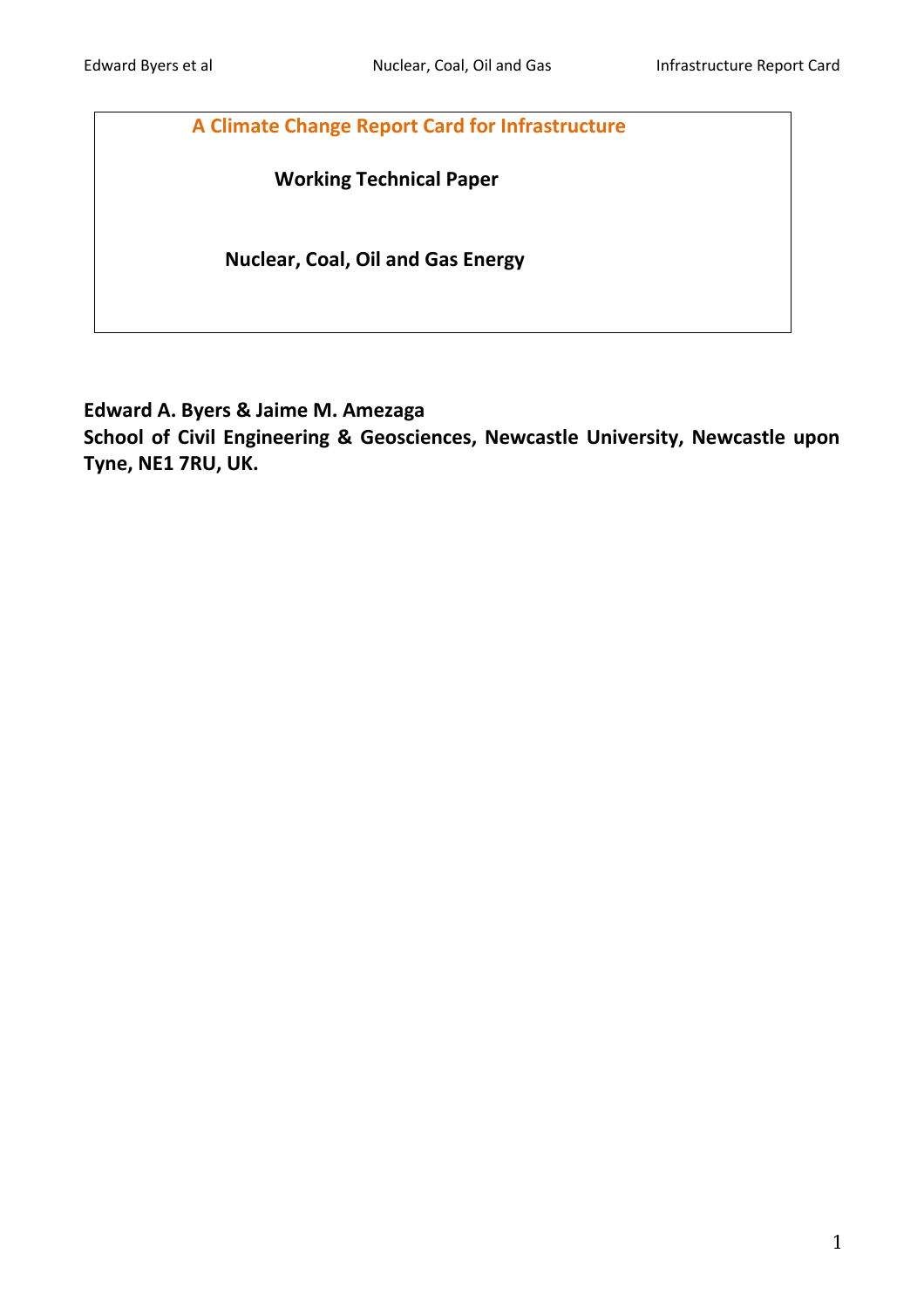#### 1 Highlights and key messages

| 2                       | <b>INTRODUCTION</b>                                                            | $\overline{3}$          |
|-------------------------|--------------------------------------------------------------------------------|-------------------------|
| 2.1                     | <b>OVERVIEW OF PREVIOUS WORK</b>                                               | $\overline{\mathbf{4}}$ |
| 2.2 <sub>2</sub>        | SUMMARY OF INFRASTRUCTURE SERVICES, ASSETS AND KEY PROCESSES                   | 4                       |
| 2.3                     | <b>OBSERVATIONS OF KEY VULNERABILITIES AND FREQUENCY OF PROBLEMS</b>           | $\overline{7}$          |
| $\overline{\mathbf{3}}$ | POTENTIAL IMPACTS OF CLIMATE CHANGE                                            | $\overline{\mathbf{8}}$ |
| 3.1                     | <b>UK CLIMATE CHANGE RISK ASSESSMENT FOR ENERGY</b>                            | 9                       |
| 3.2                     | <b>IMPACTS FROM THE NATIONAL POLICY STATEMENTS.</b>                            | 10                      |
| 3.3 <sub>2</sub>        | STRUCTURAL, SPATIAL, TEMPORAL AND SOCIO-ECONOMIC IMPACT CONSIDERATIONS         | 11                      |
| $\overline{4}$          | KEY IMPACTS AND HAZARDS FOR THE SUBSECTORS                                     | 13                      |
| 4.1                     | <b>NUCLEAR</b>                                                                 | 13                      |
| 4.2                     | <b>COAL</b>                                                                    | 14                      |
| 4.3                     | <b>OIL AND GAS</b>                                                             | 16                      |
| 4.4                     | IN FOCUS: SENSITIVITY TO DROUGHTS, WATER AVAILABILITY AND CLIMATE CHANGE       | 17                      |
| 5                       | <b>ASSESSMENT AND MANAGEMENT OF CLIMATE CHANGE RISKS</b>                       | 17                      |
| 5.1                     | COSTS AND/OR RELATIVE MAGNITUDES OF THESE IMPACTS                              | 17                      |
| 5.2                     | <b>ADAPTATION OPPORTUNITIES TO MANAGE THESE RISKS</b>                          | 18                      |
| 6                       | <b>BROADER DRIVERS AND INTERACTIONS</b>                                        | 18                      |
| 6.1                     | TECHNOLOGICAL AND DECARBONISATION                                              | 18                      |
| 6.2                     | <b>DECENTRALISATION AND CENTRALISATION</b>                                     | 18                      |
| 6.3                     | <b>PREPARATION FOR AND AWARENESS OF INTERDEPENDENCIES</b>                      | 19                      |
| $\overline{\mathbf{Z}}$ | <b>CONFIDENCE IN THE SCIENCE</b>                                               | <u>19</u>               |
| 8                       | <b>RESEARCH GAPS AND PRIORITIES</b>                                            | 20                      |
| 8.1                     | <b>TESTING OF IMPACTS UNDER A CONSISTENT SET OF FUTURE UK ENERGY SCENARIOS</b> | 20                      |
| 8.2                     | <b>FURTHER INVESTIGATION INTO THE LINKS BETWEEN ENERGY, WATER AND LAND</b>     | 21                      |
| 8.3                     | <b>CLIMATE IMPACTS ON SYSTEMS, NOT SILOS</b>                                   | 21                      |
| 8.4                     | <b>CLIMATE IMPACTS TO NEW INFRASTRUCTURE SYSTEMS</b>                           | 21                      |
| 8.5                     | <b>INTERNATIONAL DEPENDENCIES</b>                                              | 21                      |
| <u>9</u>                | <b>REFERENCES</b>                                                              | 22                      |

#### **1 Highlights and key messages**

This report reviews the current knowledge base surrounding **climate impacts on the infrastructure and operations of the nuclear, coal, oil and gas subsectors. This review is limited to upstream and supply-side activities of these sectors, including electricity generation.** It does not include demand-side considerations, neither the electricity transmission system. The four subsectors analysed, are all different yet share many similar operations and are hence vulnerable to a similar set of climate impacts. The sectors' importance as critical national infrastructure coupled with the relatively long existence means it has been long prepared for disruptions. Weather-related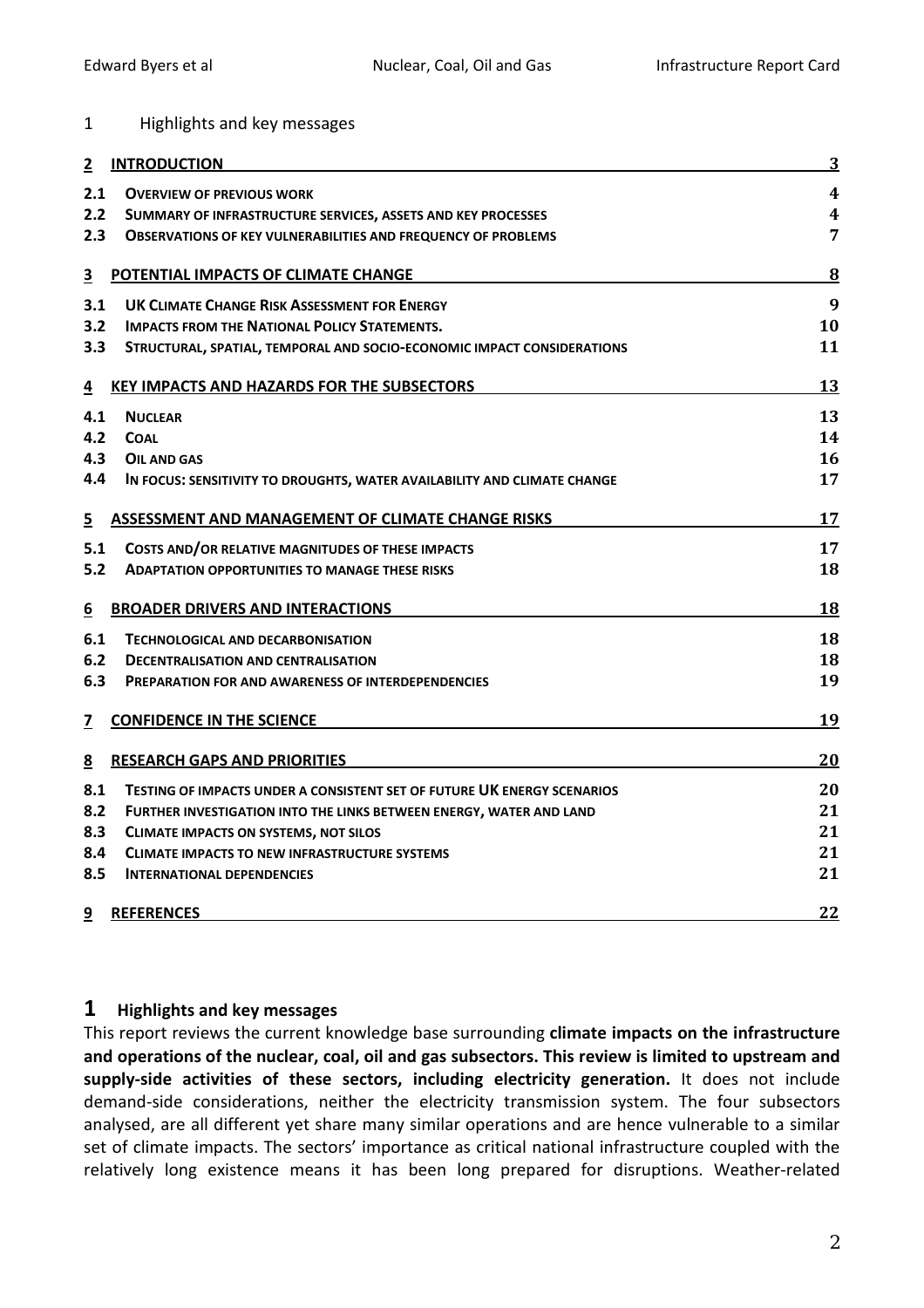disruptions are generally well understood and prepared for. However, climate change will also change mean operating conditions, new and more frequent extremes and changing risk profiles. **Some of the impacts have the potential to disrupt operations, whilst others may have long-term effects on the performance of infrastructure.** This report considers climate risks primarily between now and the 2050s, which is approximately the expected working life of infrastructure recently, or soon to be commissioned.

**Sea level rise, storm surges and flooding, extreme (high) temperatures and drought are commonly identified as the greatest risks and are extensively managed within companies.** In general there is high confidence in the science of these impacts. Earth subsidence, wind and snow related risks are commonly considered less severe, and subsequently have been studied in less detail, hence only low to medium confidence in these areas. There is a lack of systems level knowledge (i.e. at water resources level) regarding the dependency on water in the sector, an issue that has been investigated in more detail in many other countries.

**Information on these risks to energy infrastructure systems and networks (as opposed to on an asset basis) is even less well understood**, as are the climate impacts on interdependent systems, namely transport and ICT.

The risks identified within the Climate Change Risk Assessment (CCRA) for the Energy Sector (McColl et al., 2012) were comprehensive. However, **a few areas in need of further investigation in the next Climate Change Risk Assessment. Risks to upstream oil and gas are not covered in detail, and risks to new energy systems, in particular carbon capture and storage (CCS), shale gas and underground coal gasification, are not covered at all.**

A lack of publicly available information and datasets, particularly on the fuel exploration and production side of operations, hinders independent research and scrutiny. It is suggested that **greater accessibility to datasets, models and a common set of energy systems analysis tools is essential if systems-level analysis on the sector,** including the effects of interdependencies and climate change, is to progress and effectively manage the risks of an increasingly complex energy system.

## **2 Introduction**

As one of the most critical economic and infrastructural sectors of a modern economy, the energy sector is well established in the UK and provides a lifeline on which the health, safety and prosperity of the nation depends. The nuclear, coal, oil and gas industries, are referred to as *subsectors* of the energy sector in this paper. The sector has been long prepared for disruptions, of which weather-related disruptions are generally well understood, prepared for, and for which there is a rapidly growing body of evidence, data and knowledge. In preparation for climate change, weather impacts are increasingly studied through a variety of lenses. For example, and most obvious, is the study of the impact of more extreme weather events and climate, such as more intense and erratic rainfall, or higher maximum air temperatures. However, climate change may also alter the long term performance of our energy systems, simply as seasonal mean temperatures change. Furthermore, societal behaviour and responses, to both changing means and extremes, are also likely to change, with particular impacts on demands for energy. This working paper explores the current knowledge base surrounding climate change impacts on the supply side of the nuclear, coal, oil and gas subsectors in the UK, including electricity generation using these fuels. It does not cover demand-side impacts, neither the electricity transmission system. This report considers climate risks primarily between now and the 2050s, which is approximately the expected working life of infrastructure recently, or soon to be commissioned.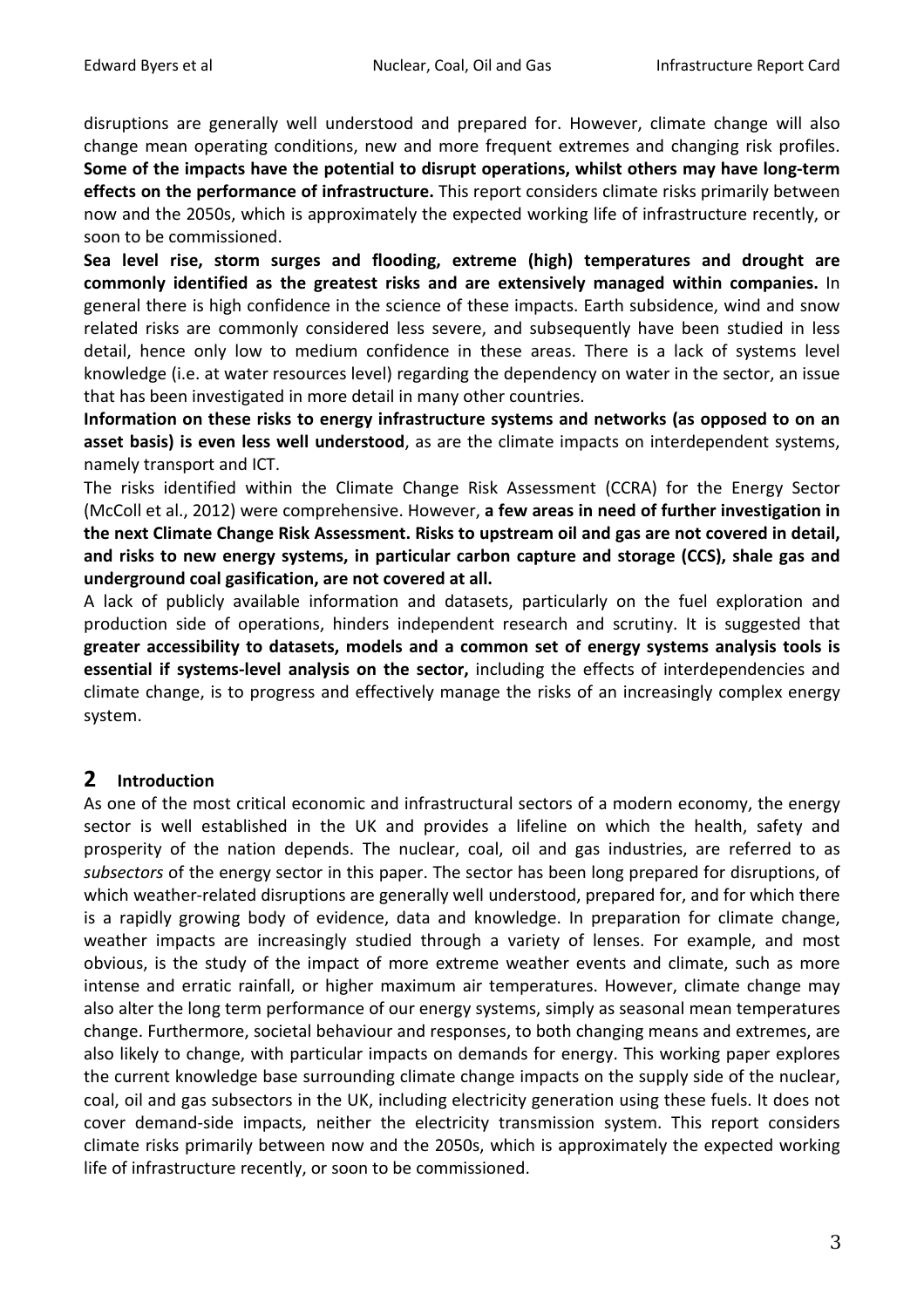### **2.1 Overview of previous work**

UKCP09 is the most up-to-date set of national scale climate projections for the UK, and certainly amongst the most advanced in the world. The UKCP09 work (Murphy et al., 2009) had a specific aim of providing data and information to help a wide range of stakeholders plan adaptation to the changing climate. The introduction of UKCIP02 in 2002 rapidly improved accessibility of climate change impacts information to academics and practitioners in the UK.

The Department for the Environment, Food and Rural Affairs (Defra) has on two recent occasions commissioned reports on the energy sector. Following the Climate Change Act 2008, 'statutory undertakers' such as major power generation companies were obliged to submit 'Climate Change Adaptation Reports' to Defra in 2011. However, none of the major oil and gas companies were called on to report. Since then, Defra has commissioned a multi-sector Climate Change Risk Assessment (CCRA), comprising 10 other sectors in addition to Energy. The Met Office also worked with the energy industry in the EP1 and EP2 working groups, assessing climate change impacts from 2006 to 2008 . A series of tools were created, although the majority of these outputs and expertise remains in industry.

### <span id="page-3-0"></span>**2.2 Summary of infrastructure services, assets and key processes**

This section describes briefly the main constituents of the UK energy system in relation to nuclear, coal, oil and gas. We cover exploration, production, transport and transformation

the majority of which summarised from the Digest of UK Energy Statistics (DUKES) (DECC, 2014, 2012a). We bring in a flavour of the international dynamic to these fuels, and list the numbers and locations of the major infrastructure assets that provide the foundations for the nuclear, coal, oil and gas subsectors. Climate change impacts are not considered in this description.

Energy systems can be categorised in many ways, although typically it consists of primary energy sources, conversion and transformation processes, delivery and end-uses.



**Figure 2-1. Sankey flow diagram of the UK energy system in 2012.**(DECC, 2012a)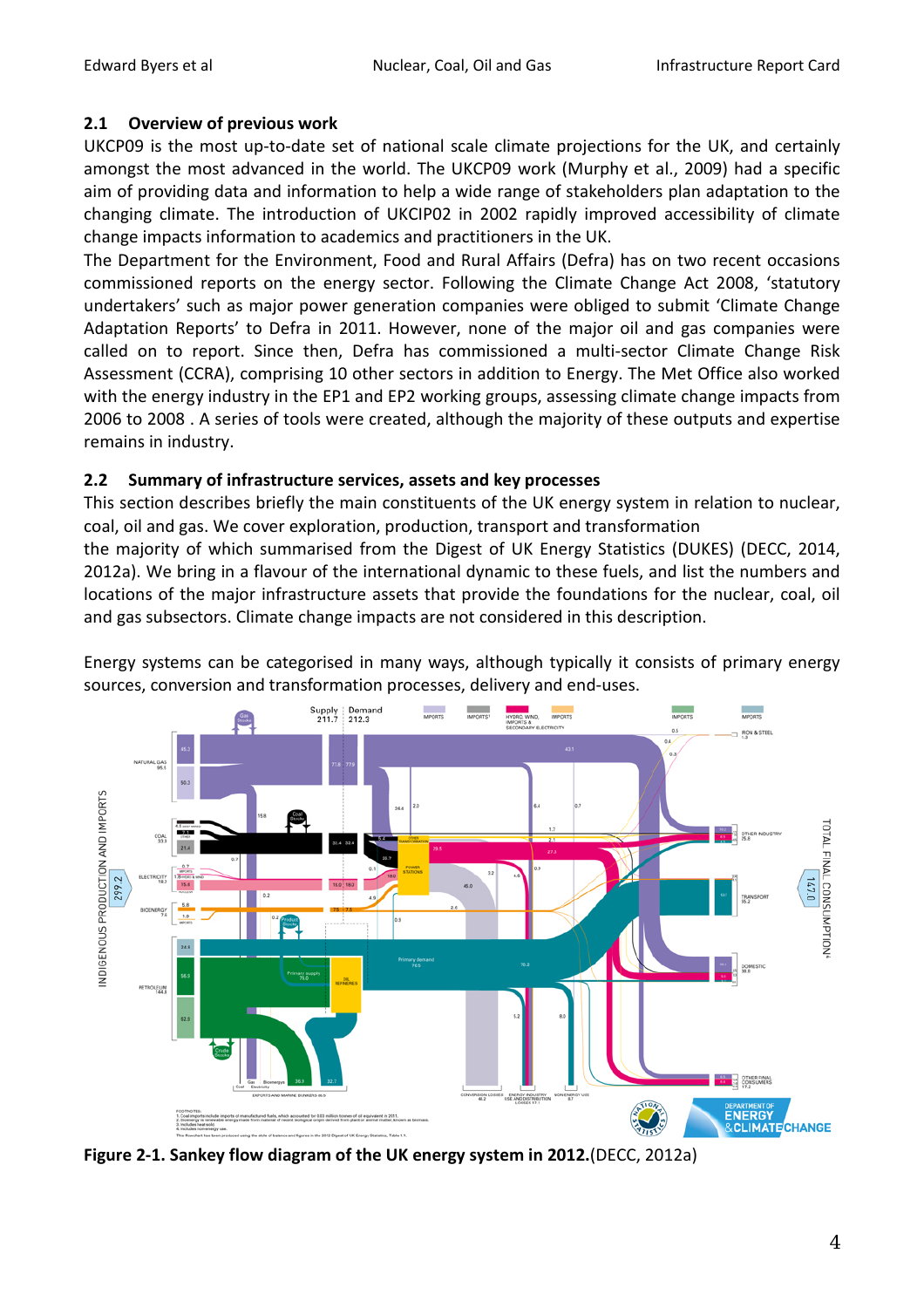Coal, oil and gas feature in all of these stages. Being fossil fuels, they are extracted from the lithosphere and transported to places for processing and refinement. They are converted into a variety of products, from which point they are (usually) transported for end-use processes. Nuclear only features in the primary exploration and conversion/ transformation stages and not explicitly in the end-use of energy, unlike coal, oil and gas, if we exclude electricity transmission. However, the final life of nuclear waste and the decommissioned assets, remain important considerations.

The UK is a producer, importer and exporter of coal, oil and gas. In all cases, consumption exceeds domestic production. The infrastructure to support these industries consists of mines, wells and offshore drilling platforms, pipelines, railways, refineries, terminals and ports, compressor stations, transmission grids, storage depots, fleets of ships and approximately a quarter of a million skilled workers.



Note: Includes non-energy use of petroleum and gas. Differences between consumption and production are made up by foreign trade, marine bunkers and stock changes.

#### **Figure 2-2. Production and consumption of primary fuels 2011.**(DECC, 2014)

#### **2.2.1.1 Nuclear**

Uranium is imported to the UK, mostly from Canada and Australia, with conversion and enrichment occurring at Capenhurst and Springfields. There are currently 16 reactors in operation at 9 sites totalling 10 GWe. closures and decommissioning over the next decade will see installed capacity go from a peak of 12 GWe in 2000 to a low 3.4 GWe in 2019.

All the currently operational plants in the UK are located at coastal or estuarine locations for cooling purposes. The first of the new generation reactors will be built at Hinkley Point C, set for completion in 2023. Waste and spent fuel is reprocessed at two sites at Sellafield, Cumbria.

## **2.2.1.2 Coal**

The UK is the second largest hard coal producer in the EU accounting for 13% of production in 2013. Coal is produced at around 30 sites employing 3,700 people at surface and deep mines. Imports have exceeded production in the UK since 2003, making up 79% of UK consumption. The majority of coal as primary fuel is transported domestically by freight trains. Imports, mainly from Russia (41%), the U.S. (25%) and Colombia (23%), occur at 17 coal ports around Great Britain.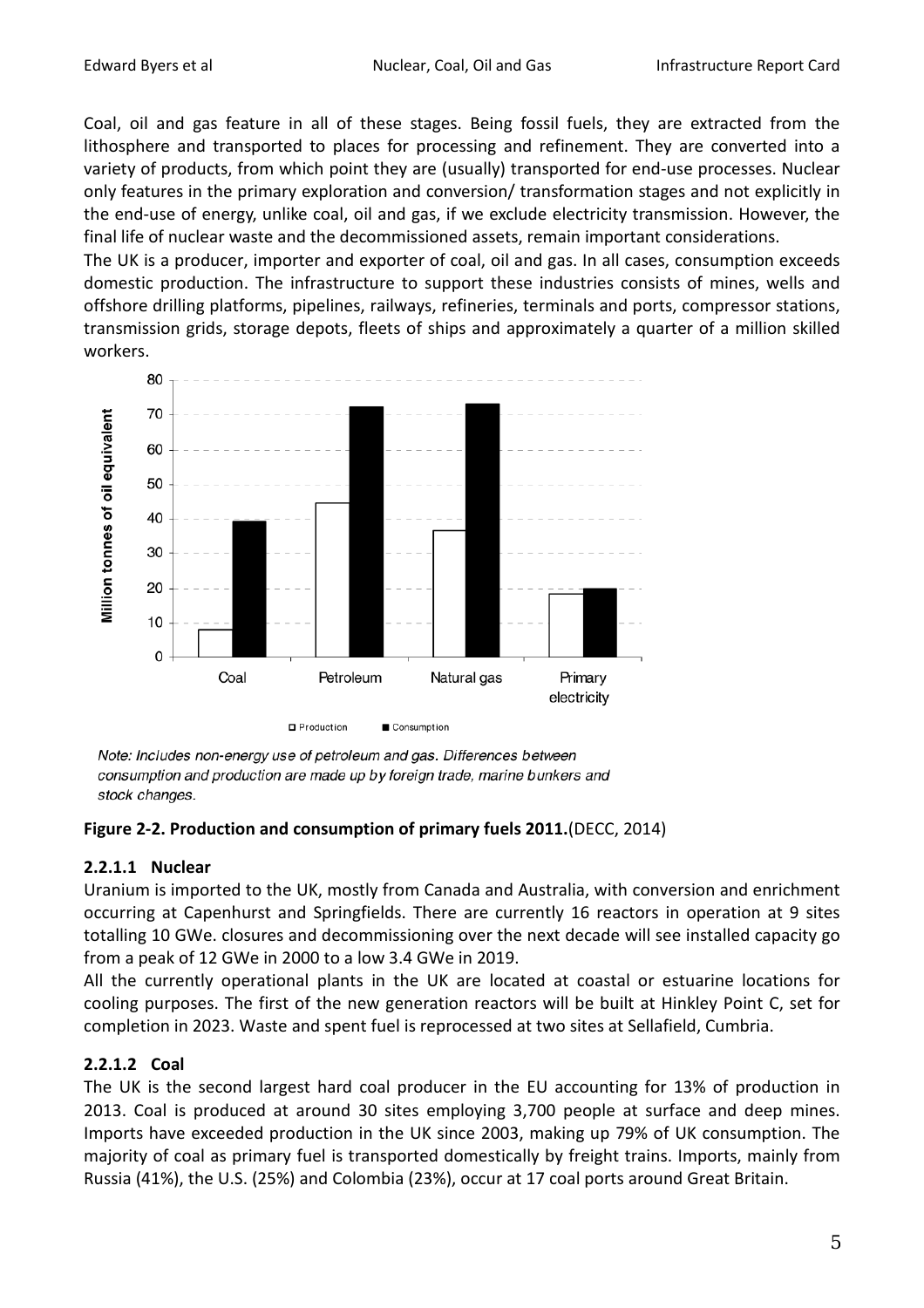83% of coal used in the UK is for electricity production by the major power producers, often cofired with biomass to reduce emissions. There are 13 coal-fired power stations in the UK, hence the vast majority of coal is used in the UK is at these discrete locations, providing 36% of the UK's electricity. The remainder is mainly transformed for use in industry and derived fuels such as coke. EU legislation, such as the Large Combustion Plant Directive and the Industrial Emissions Directive, is driving change in the UK coal industry, resulting in mothballing, closure, co-firing and retrofitting.

## **2.2.1.3 Oil**

The UK is the largest producer of crude oil and natural gas liquids in the EU, and second largest in the EEA. The UK imports as much petroleum products as it exports, due to refinery capabilities, changing demands and the variety of uses for petroleum products. The UK is largely dependent on imports from Norway whilst exports go to the Netherlands, USA, France and Germany. The UK stocks 79 days' use to protect itself against oil shocks.

The UK has 7 main refineries and three petrochemcial refineries, all located on the coast and/or near main estuaries. 75% of petroleum that stays within the UK is used by the transport sector. Offshore there are 107 oil platforms and 14,000km of pipelines – these pipelines join the UK at 8 oil terminals and 6 gas terminals. Onshore there are 27,000km of pipelines. Transport accounts for 71% of the petroleum products demand in the UK. There are approximately 250 onshore wells producing between 20,00 to 25,000 barrels per day, approximately 2% of UK production.

## **2.2.1.4 Gas**

The UK is the second largest gas producer in the EU, although production has declined since 2000. Production and imports are approximately the same volumes, following which about 12% is exported. Natural gas is imported from 180 offshore gas platforms via 6 key pipelines, from the UKCS, Norway, Belgium, the Netherlands, and exported to Belgium and the Republic of Ireland. Liquefied Natural Gas (LNG) is imported at 3 locations, half of which from Qatar. There are 7 main gas storage sites.

The National Transmission System (NTS) is 7,600 km in length with 26 compressor stations, whilst the local transmission system consists of 275,000 km of pipes. The shale gas industry in the UK is developing, although not yet operational. Shale gas production will be highly distributed, waterintensive, and relies on high levels of light and often temporary infrastructure. Shale gas is likely to be fed into existing local gas distribution networks. A third of the gas is used in over 80 power stations, whilst a similar amount is used domestically, for heating and cooking. Industrial use accounts for 14%.

## **2.2.1.5 Electricity generation**

Electricity generation is dominated by a mix of coal, gas and nuclear power stations (36% 27%, 20%, in 2013 ), generating from over 110 locations throughout the UK, connected by the National Grid. The level of gas-fired and nuclear generation is fairly constant throughout the year, whilst coal generation is higher in winter months and lower in summer months.

The National Grid connects the generation assets to balance supply and demand amongst the local distribution grids. Together, they consist of tens of thousands of kilometres of cables and hundreds of thousands of substations, transformers, and circuit breakers.

## **2.2.1.6 Nuclear, Coal, Oil and Gas subsector asset base summary**

**Table 1. Asset base summary of the nuclear, coal, oil and gas sectors.**

| <b>Subsector</b> | Asset type | <b>Key indicators</b> |
|------------------|------------|-----------------------|
|                  |            |                       |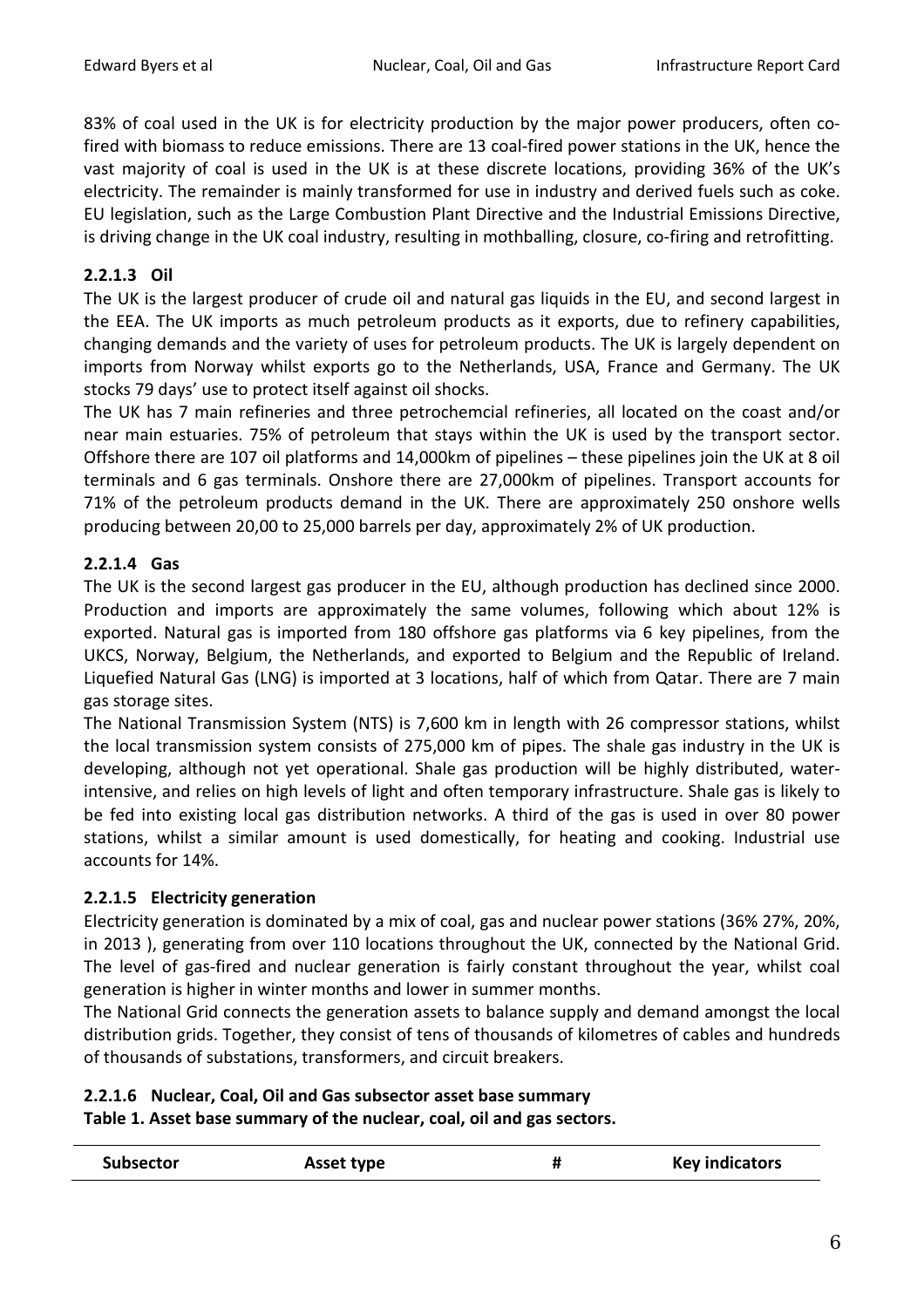| Nuclear |                                   |                |                          |
|---------|-----------------------------------|----------------|--------------------------|
|         | Fuel conversion and enrichment    | $\overline{2}$ | $5,000 + 6,000$ tU/yr    |
|         | Reactors (9 power stations)       | 16             | 10 GWe, 64 TWh/yr        |
|         |                                   |                | 20% of UK supply         |
|         | Waste<br>fuel<br>storage<br>and   | $\overline{2}$ |                          |
|         | processing facilities             |                |                          |
| Coal    |                                   |                |                          |
|         | <b>Mines</b>                      |                |                          |
|         | - Deep                            | 12             | 4.1 Mt / $yr$            |
|         | - Surface                         | 31             | $8.8$ Mt/yr              |
|         | Power stations (incl. biomass co- | 13             | 21 GWe, 124 TWh/yr       |
|         | firing)                           |                | 27% of<br>UK elec.       |
|         |                                   |                | supply                   |
| Oil     |                                   |                |                          |
|         | Oil platforms                     | 112            |                          |
|         | Pipelines                         |                |                          |
|         | - Offshore                        | 3,700 km       |                          |
|         | - Onshore                         | 27,000 km      |                          |
|         | Refineries                        | 8              |                          |
|         | Power stations                    | 7              | 1% of UK elec. supply    |
| Gas     |                                   |                |                          |
|         | Gas platforms                     | 188            |                          |
|         | Pipelines                         |                |                          |
|         | - Offshore                        | 8,500          |                          |
|         | - Onshore (NTS)                   | 7600 km        |                          |
|         | - Local distribution              | 275,000 km     |                          |
|         | Gas import terminals              | 6              |                          |
|         | Gas storage sites                 | 7              | 4.36 billion $m3$        |
|         | Power stations - CCGT             | 39             | 33 GWe, 94 TWh/yr        |
|         | - other                           | $40+$          | of<br>36%<br>UK<br>elec. |
|         |                                   |                | supply                   |

#### **2.3 Observations of key vulnerabilities and frequency of problems**

Energy networks and systems have high levels of dependency, interdependency and dependents. Changes and failures can have ripple effects throughout regions, countries and event across continents. As observed in the CCRA, the energy sector is generally well prepared for but also most vulnerable to, extreme weather disruptions that have immediate impacts on their ability to maintain energy supply (McColl et al., 2012).

When considering changing climates that may affect the long term performance, small marginal changes such as an increase in 1°C mean temperature, could result and require large asset-scale adaptations. However in the majority of cases change in operation conditions is accommodated and managed. This may result in a slight performance reduction or increase in failure likelihood.

## **2.3.1 Key interdependencies**

The risks to this sector are deeply intensified by the interdependencies with other sectors. Interdependencies were specifically mentioned in the DEFRA reporting guidelines to organisations submitting Climate Change Adaptation Reports.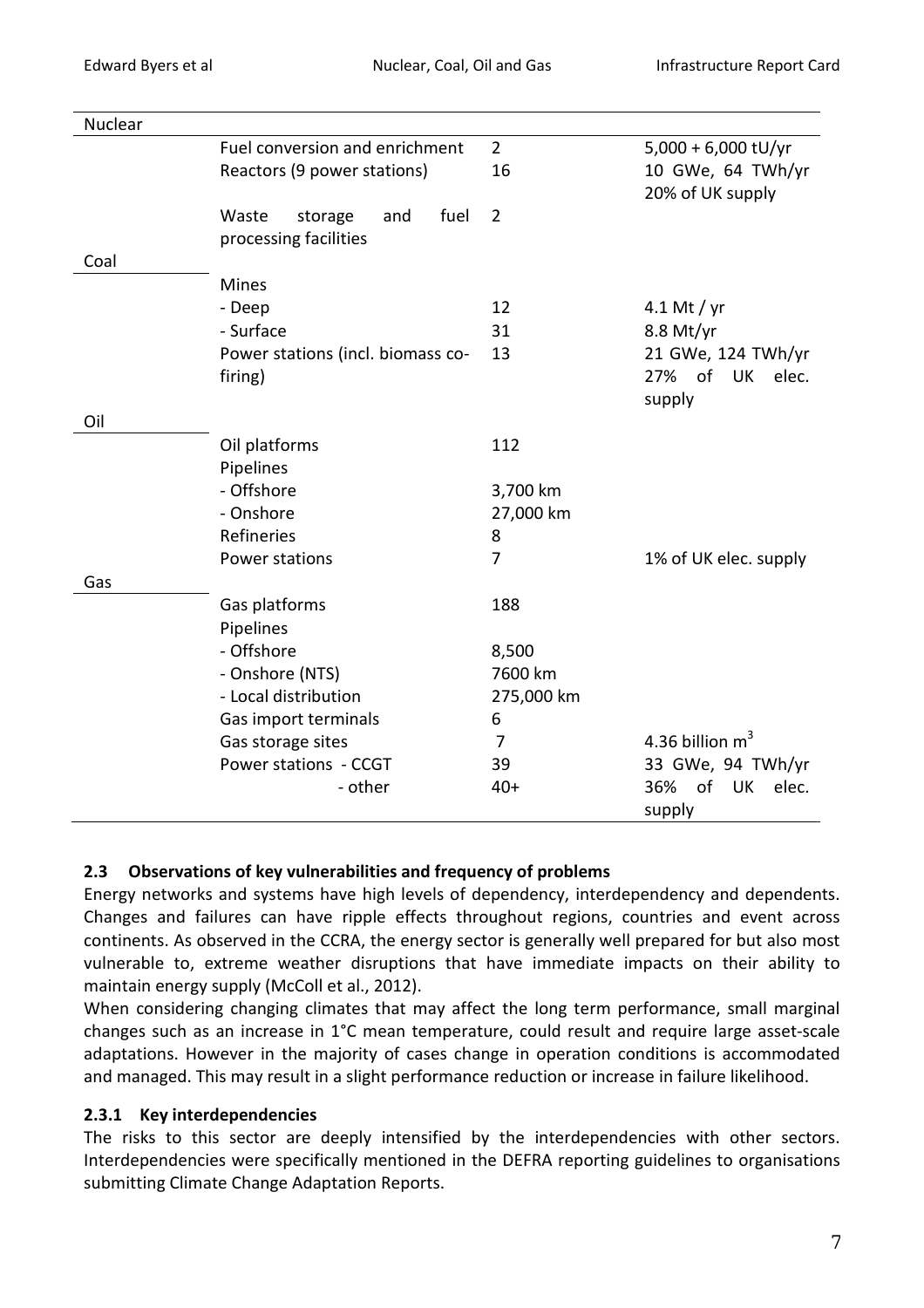Whilst most infrastructure systems are dependent on the energy sector, aspects of the energy sector are dependent on other sectors, primarily transport and communications. These interdependencies are considered second-order dependencies, in that a failure in one sector may impact on the energy sector, with impacts for other sectors dependent on energy.

#### *Transport*

Transport dependencies are widespread, but primarily important for the delivery of fuels, secondary materials and workforce. Transport infrastructure on which the energy sector is dependent, may be privately or publicly operated, and thus may offer different levels of reliability against severe weather disruptions such as flooding. Climate change impacts on transport infrastructure (related to the energy sector) are assessed in detail in (Highways Agency, 2011; Palin et al., 2013; Thornes et al., 2012).

#### *Communications*

Communications are used throughout the industries. In particular ICT and SCADA systems are used in monitoring and remotely controlling assets as well as the networks that connect those assets, particularly for routing gas and electricity supply. Whilst loss of communications can lead to failures in dependent assets, these systems actually prevent failures to a much higher degree. ICT and electricity supply are interdependent. Weather disruptions are most likely to affect underground communications infrastructure but only on a local basis. In some aspects such as the internet, ICT has a strong international dependency. In the energy sector redundancy is used across all subsectors in safety-critical operations. Smart meters will increase the dependency on ICT, but will also improve long-term performance and reliability. Crucially, ICT is also heavily relied on for the incident response to disruptions, from flood alerts to first responders. More information available in: Horrocks et al., (2010).

## **3 Potential impacts of climate change**

Potential impacts of climate change vary considerably, and depend on both objective variables, such as location and exposure to a weather system, as well as subjective perception of impacts, vulnerability and how they are measured. As described in the UKCIP report on *Managing adaptation: linking theory and practice* (2011), there are both top-down (impacts) and a bottom-up (vulnerability) approaches to risk assessment. The UK in general takes the top-down approach.

Key findings of UKCP09 between now and 2100 include warmer and wetter winters, and hotter and drier summers (Murphy et al., 2009).

- Warming of mean temperatures will be greater in summer and south England.
- Mean daily maximum temperatures and warmest summer days increase everywhere and will be greatest in summer.
- Mean daily minimum temperatures increases everywhere, particularly the south.
- Largest increases in winter precipitation will be in the west.
- Largest decreases in summer precipitation will be in the south of England.
- Relative humidity will decrease in summer in the south of England.
- Sea level rises and storm surges are expected to increase with greatest impacts on east coast and large estuaries

The Future Flows Hydrology 2050 central estimate projects changes from +20% to -80% for summertime flows (Prudhomme et al., 2013, 2012).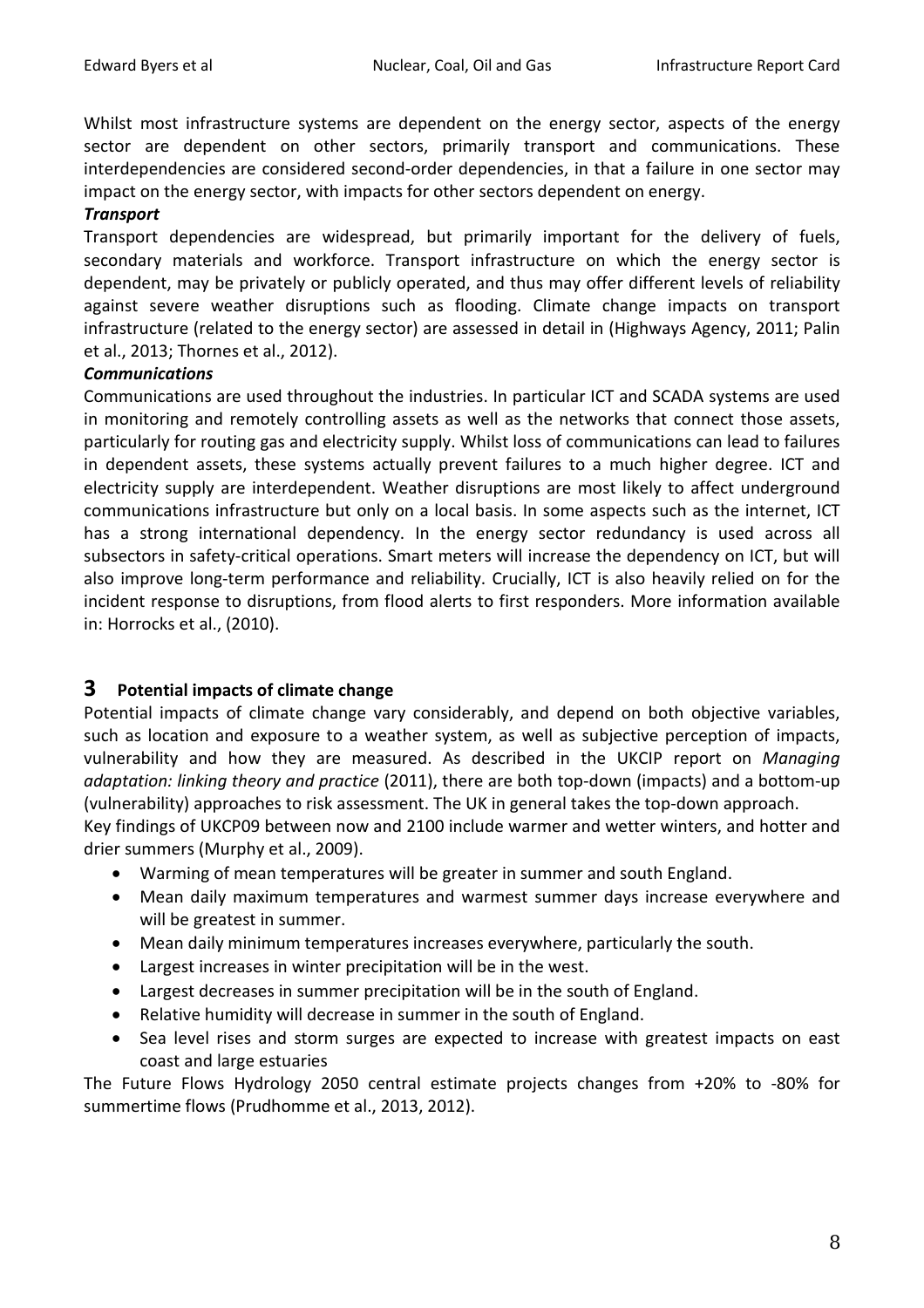#### **3.1 UK Climate Change Risk Assessment for Energy**

The UK Climate Change Risk Assessment (CCRA) 2012 was commissioned by DEFRA for 11 key sectors under 5 themes in the UK thought to be most impacted by climate change. An evidence report for the Energy sector was produced with the objective of "a consistent picture of risk for the UK and allow for some comparison between disparate risks and regional/national differences".

Various workshops identified 37 *Tier 1* risks and impacts for the Energy sector, categorised by the climate drivers of: *Precipitation, temperature, sea-level rise,* and *wind speed*. Five risks (EN1 to EN4) were classified as *Tier 2* impacts that warranted detailed analysis due to high impacts, high urgency and high likelihood [\(Figure 3-1](#page-8-0) in bold boxes, [Table 2\)](#page-8-1). A further 6 were analysed in less detail due to time constraints in the project. These risks were also classed as *marginal* as the impacts would affect performance of the energy sector, but would be unlikely to prevent operations from actually taking place. It is acknowledged that more detailed analysis is required, as the risks of some drivers and impacts coinciding may be increased: i.e. high temperatures and low flows. The 37 CCRA Tier 1 impacts for the Energy sector can be found in Appendix 2.



6

<span id="page-8-0"></span>**Figure 3-1. Impacts cluster from the CCRA. Tier 2 impacts in bold boxes.** (McColl et al., 2012)**.**

Most notably in the context of this study, the impact cluster and Tier 1 risks [Figure 3-1a](#page-8-0)ppear to not take into account the offshore oil and gas industry, whilst impacts on offshore renewables are explicitly mentioned. A scoring system of all the identified impacts considered the magnitude of consequences, likelihood of consequences and urgency of action required. Impacts chosen for Tier 2 analysis scored the highest, were classified as *priority* and constituted about 20% of the impacts identified for more detailed analysis.

#### <span id="page-8-1"></span>**Table 2. Tier 2 impacts from the CCRA. Impacts relevant to the context of this study highlighted in bold.**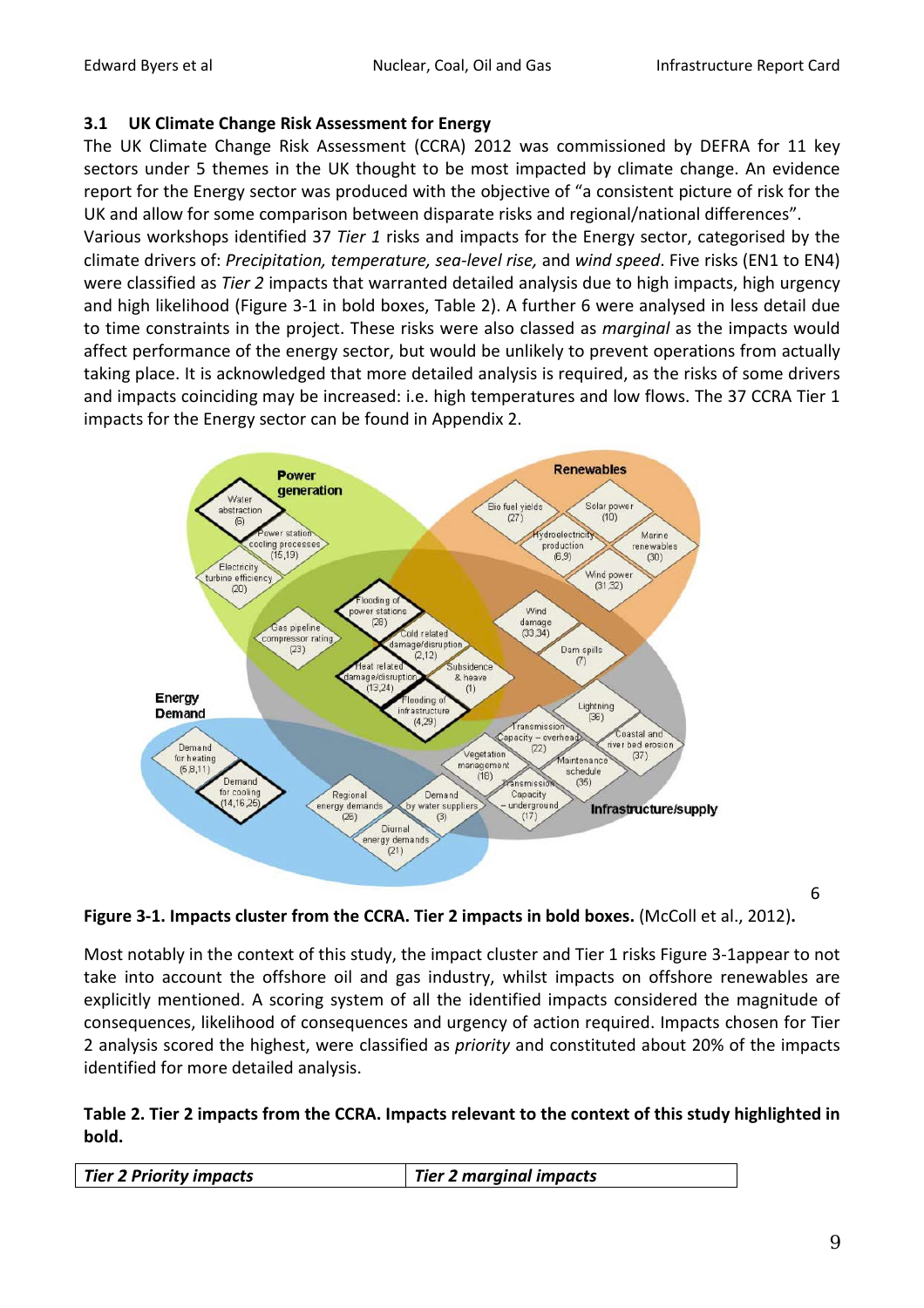| <b>EN1: Flooding of infrastructure</b>     | EN5: Demand by water suppliers              |
|--------------------------------------------|---------------------------------------------|
| <b>EN1b: Flooding of power stations</b>    | <b>EN6: Electricity turbine efficiency</b>  |
| <b>EN2: Cooling demand</b>                 | <b>EN7: Gas pipeline compressor rating</b>  |
| <b>EN3: Heat related damage/disruption</b> | <b>EN8: Power station cooling processes</b> |
| <b>EN4: Water abstraction</b>              | <b>EN9: Wind damage</b>                     |
|                                            | EN10: Transmission capacity.                |

\* EN2 Cooling demand refers to the electricity demand for cooling buildings, mainly commercial but increasingly domestic. EN5 Demand by water suppliers refers to the energy demand from water suppliers. EN2, EN5 and EN10 are outside the scope of this study.

## **3.2 Impacts from the National Policy Statements.**

The National Policy Statements were produced for key sectors of the UK and set out planning policy guidance to be considered by planning authorities.

Section 4.8 of part 2 of Report EN-1, the overarching NPS for Energy, details the Government's commitments and strategy for mitigation of and adaptation to climate change (DECC, 2011a), including "generic considerations" to be addressed by applicants to ensure that infrastructure is resilient to climate change.

"*applicants must consider the impacts of climate change when planning the location, design, build, operation and, where appropriate, decommissioning of new energy infrastructure*." (DECC, 2011a)

The proposed projects must consider as a minimum, the emissions scenario identified by the Committee on Climate Change that the world is most closely following, with 10%, 50% and 90% estimate ranges. Safety critical elements of new projects should take a risk averse approach and consider the high emissions scenario, for high impact and low likelihood events.

A more holistic approach may have at least considered a common set of climate drivers, to be considered by all energy infrastructure planning applications. The NPS consistently reference higher air temperatures and increased flood risks, although other impacts have less consistent treatment [\(](#page-9-0)[Table 3\)](#page-9-0).

<span id="page-9-0"></span>**Table 3. Summary of mentions for each climate change impact in the climate change adaptation sections of the National Policy Statements for Energy** (DECC, 2011a, 2011b, 2011c, 2009)**. N.B. EN-5 excluded from this analysis.**

| <b>Impacts</b>                                       | <b>EN-2 Fossil fuel</b><br>generating<br><b>Infrastructure</b> | <b>EN-4 Gas supply</b><br>infrastructure<br>and Gas and Oil<br><b>Pipelines</b> | $EN-5$<br>Electricity<br><b>Networks</b><br>Infrastructure | <b>EN-6 Nuclear</b><br><b>Power</b><br><b>Generation</b> |
|------------------------------------------------------|----------------------------------------------------------------|---------------------------------------------------------------------------------|------------------------------------------------------------|----------------------------------------------------------|
|                                                      |                                                                |                                                                                 |                                                            |                                                          |
| Flooding                                             | V                                                              | V                                                                               | V                                                          | V                                                        |
| Drought $-$<br>cooling water<br>and process<br>water | V                                                              |                                                                                 |                                                            | V                                                        |
| Sea levels,<br>coastal change<br>and storm<br>surges | V                                                              | V                                                                               |                                                            | $\boldsymbol{\nu}$                                       |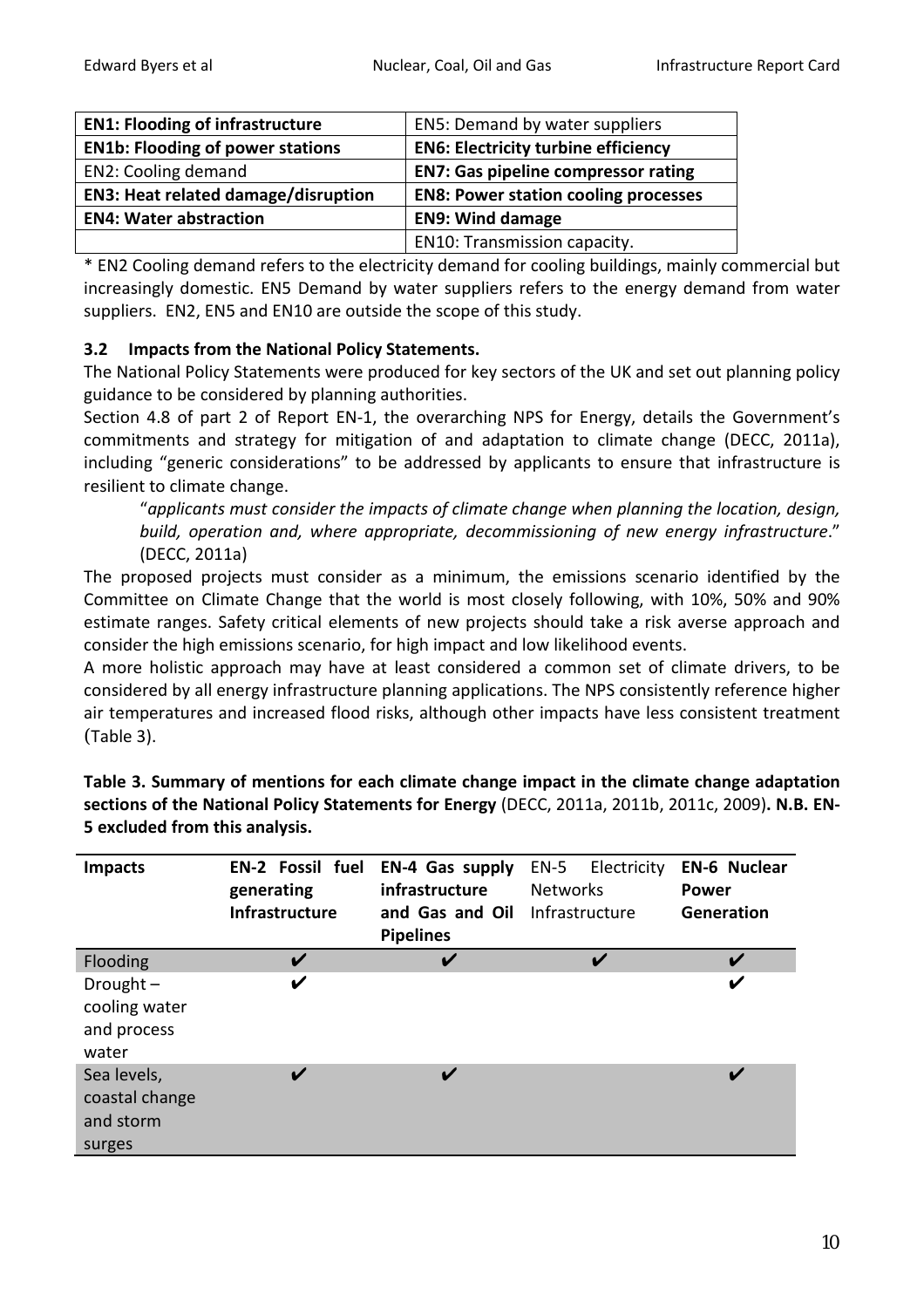| Higher        |  |  |
|---------------|--|--|
| temperatures  |  |  |
| Earth         |  |  |
| movements and |  |  |
| subsidence    |  |  |
| Wind and      |  |  |
| storms        |  |  |
|               |  |  |

#### **3.3 Structural, spatial, temporal and socio-economic impact considerations**

#### **3.3.1 Asset-base and network structures**

A key vulnerability of the energy sector and the subsectors concerned is through the sheer number of assets involved, both on and offshore. When considering failure and disruptions that usually happen in extreme conditions, it is worth considering the generalisation that: Larger assets that provide high volumes of service tend to be fewer in number and more robust. Frequencies of failure and disruption are similarly inversely scaled; large assets fail infrequently with higher impacts. The opposite for small assets is also true.

Network analysis of the UK's energy systems, has been mostly confined to electricity and gas networks, with little information actually available on network structures and configurations. Some studies have considered impacts on the networks and capacity, such as for gas (Chaudry et al., 2012, 2008; Skea et al., 2012). Other similar studies examine interactions between gas and electricity systems (Chaudry et al., 2014), in particular with high penetrations of wind (Gerber et al., 2012; Qadrdan et al., 2014, 2010a, 2010b). Similar studies of the coal and petroleum (and other liquid fuels) distribution systems were not found.

A table from Munich Re (Coates and Hall, 2009) suggests a change in the incident-loss risk profiles going forwards in the electricity sector due to the increased penetration of renewables. With the exception of nuclear, the frequency/severity profile may change from lower frequency higher loss incidents to higher frequency lower loss incidents, due to the increasingly distributed nature of renewables generation.

## **3.3.2 Spatial variability**

The spatial distribution of the asset-base affects both the severity and frequency of disruptions. For all subsectors concerned, the distribution of assets is relatively evenly spread across the UK, although there is a slight bias for oil and gas infrastructure being primarily east coast based. If carbon capture and storage (CCS) schemes go ahead, these will be predominantly eastern in order to facilitate offshore  $CO<sub>2</sub>$  storage. Furthermore CCS infrastructure will be clustered (DECC, 2012b) which may pose additional risk, such as to localised water shortages (Byers et al., 2014; Naughton et al., 2012).

If shale gas (as with renewables), increase in penetration across the UK, the highly distributed and semi-permanent nature of this infrastructure may result in more frequent disruptions as local levels, due to flooding for example. Storage of highly-toxic 'fracking' chemical onsite and the effects of high temperatures and surface flooding, is a specific risk to be researched and regulated. The spatial variability of climate impacts may affect infrastructure on regional levels although the systems for the UK as a whole should manage such disruptions.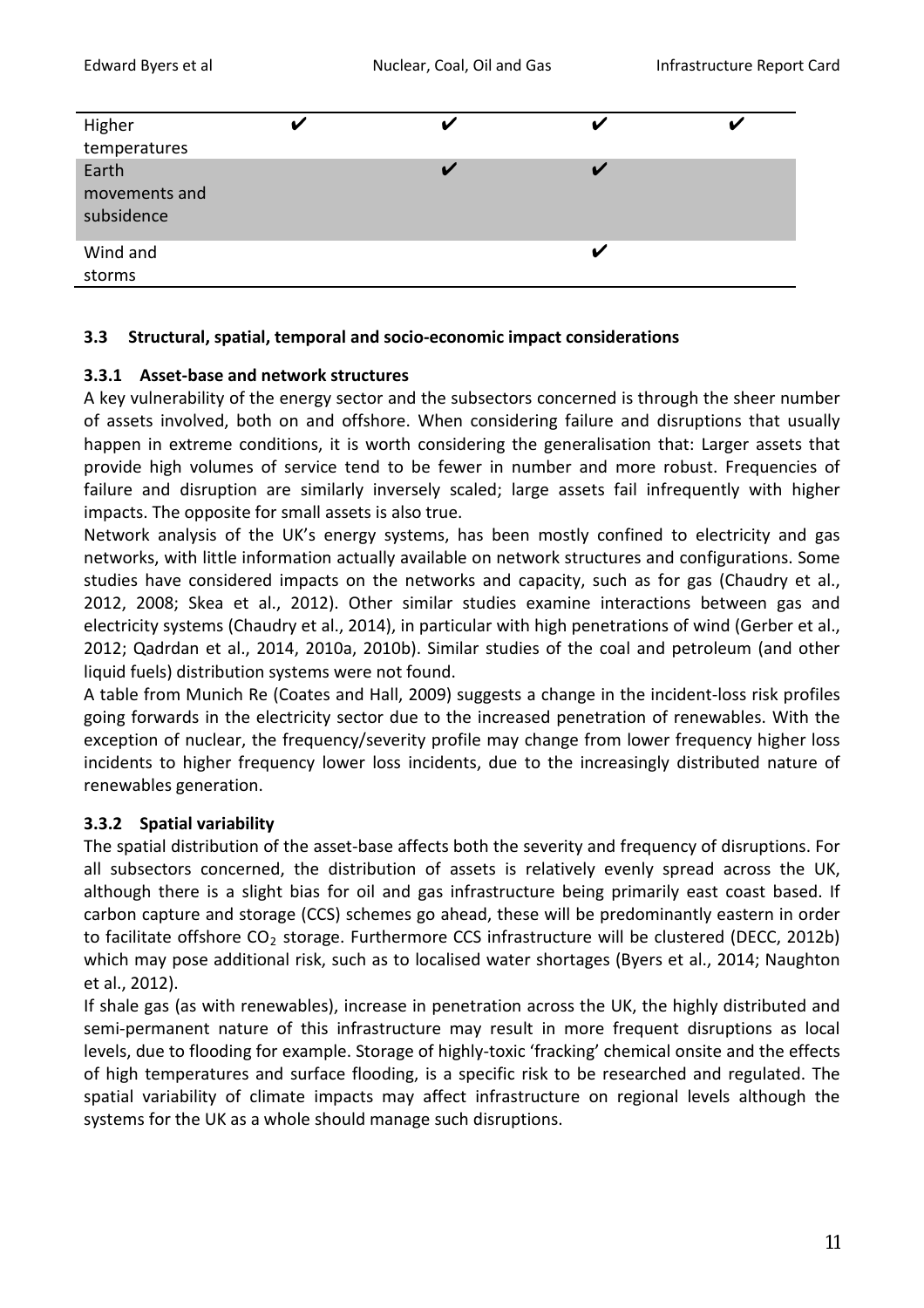### **3.3.3 Short term impacts**

A study by Hammond and Waldron (2008), for UK electricity supply ranked a series of risks, with *severe weather conditions* as the fourth highest risk out of 15. Weather-related incidents tend to bear a disproportionate amount of cost and damage compared to the frequency of occurrence. The global power generation industry accounts for 12% of large losses by type, yet 22% of total cost to the insurance industry (Marsh, 2013). Accidents in the offshore industry also tend to be extremely costly, with loss of a platform costing hundreds of millions of dollars (Marsh, 2011; Willis, 2004). This possibility increases substantially as offshore exploration moves into more hostile environments (Rees and Sharp, 2011), a venture facilitated by melting Arctic sea ice. Analysis of structural risk on the UK Continental Shelf reports that approximately a third of failures on fixed and non-fixed installations are weather-related (OGP, 2010). Marsh research (2011) also highlights that weather-related impacts on the oil and gas industry often affect multiple facilities resulting in amongst the biggest claims in the insurance industry. No studies investigating weather-related risks to the offshore oil and gas pipeline and supply system were found.

### **3.3.4 Long term (chronic) impacts**

Warmer air and cooling water temperatures affects the efficiency of both steam and gas turbine based electricity production (Arrieta and Lora, 2005; Kim et al., 2000; Maulbetsch and DiFilippo, 2006; Valdés et al., 2006), in the order of about 1% per °C above 15°C air temperature. Higher air temperature and humidity reduce the efficiency of gas turbines, which affects CCGT plants although this can be reduced using air-inlet cooling (Boonassa et al., 2006; Pyzik et al., 2012). The efficiency of tower cooling for steam-cycle plants is also reduced by higher humidity and air temperature. Cooling water temperatures are important for once-through cooling systems and will affect some coastal and tidal power stations, particularly nuclear power plants in the order of 0.5% output reduction per °C cooling water increase (Durmayaz and Sogut, 2006).

Whilst there are many theoretical and empirical studies on performance relating to these variables (see Colman (2013)), there are no comprehensive UK studies on the impacts of higher air, humidity and water temperatures that extrapolate these effects across the scale of the UK, for example as shown for California (Maulbetsch and DiFilippo, 2006; Sathaye et al., 2013).

Longer term climate impacts may also affect the supply, availability and price of national and imported biomass feedstock for coal co-fired and biomass power stations.

## **3.3.5 Disruption and socio-economic impacts**

The CCRA Appendix contains qualitative guidance (Table A4.1, pp.120) on relative magnitude of impacts, with 3 classes of high, medium, low across 3 impact types of economic, social and environmental. These impact types were used for scoring impacts in the Tier 2 Assessment as well as the risk levels presented in Chapter 5: Changes in Climate. The qualitative impacts cover both short and long

timescales, and for each impact type gives examples in terms of how losses can be accounted, i.e. *£10 million per event*, and *1000 km river water quality affected.*

Metrics and indicators that are applicable across subsectors are good for comparison, yet usually do not align with how subsectors evaluate their own performance and vulnerability to risk. Under the Utilities Act 2002, gas and electricity supply industries have performance levels for supply restoration, although this could go further.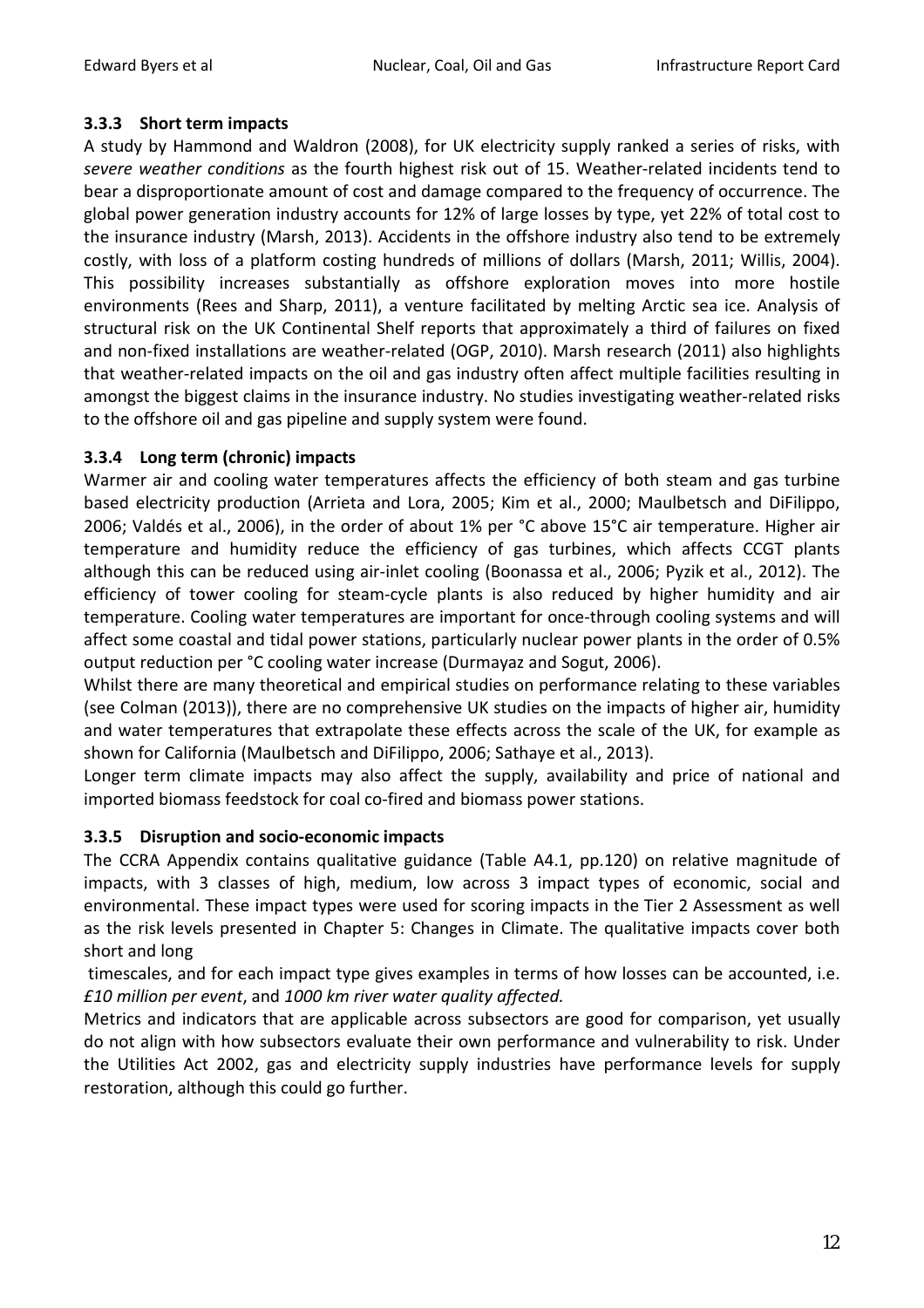## **4 Key impacts and hazards for the subsectors**

The following tables present subsector summaries of the key climate change impacts and resultant hazards on the infrastructure, as identified in the available literature from a variety of sources.

#### **4.1 Nuclear**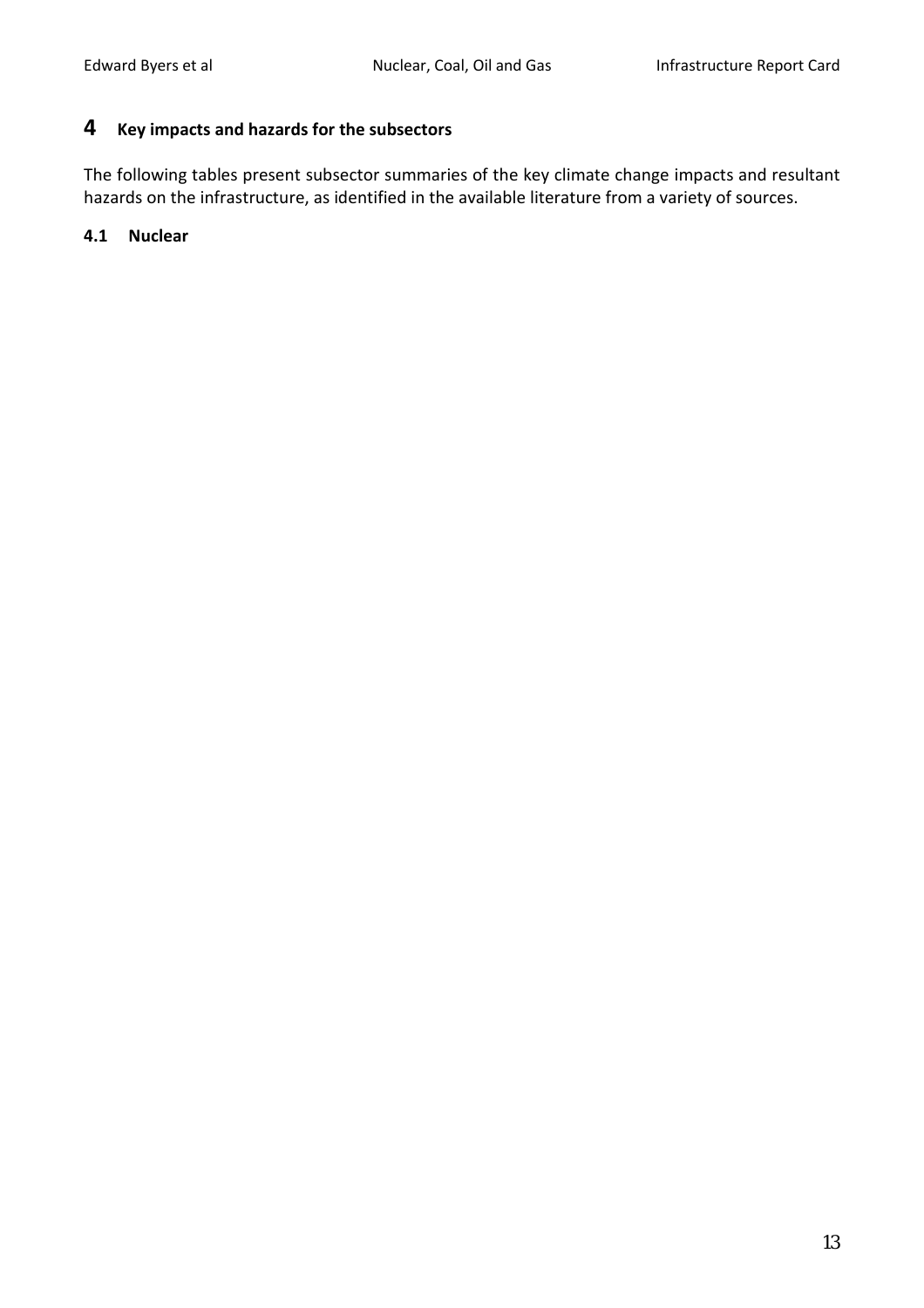| <b>Nuclear</b> | <b>Key impacts and hazards</b>                                                                     |
|----------------|----------------------------------------------------------------------------------------------------|
|                | <b>Coastal (incl. sea level rise):</b> Storm surges and sea level rise are consistently considered |
|                | the greatest risk to nuclear power stations. Sea defences designed for 1 in 10,000 year            |
|                | flood event are verified under periodic safety review process. Industry-wide review                |
|                | following Fukushima event considering natural hazards investigated flooding risks and              |
|                | safety procedures in detail.                                                                       |
|                | <b>Drought:</b> Unavailable town's water for process water considered a medium risk for            |
|                | which usually 24 hours' worth of supply is kept on site. Sea water used as last resort             |
|                | nuclear safety option, with result of considerable equipment damage.                               |
|                | Cooling water discharge temperature: Discharge temperatures to estuarine                           |
|                | environments are regulated to protect aquatic environments. With expected lower and                |
|                | warmer river flows, breach of discharge temperatures may increase, resulting in                    |
|                | ramping down of generation, at considerable cost. Heat exchanger capacity and                      |
|                | discharge outfall modifications to be considered.                                                  |
|                | Flooding: Flooding is a risk taken very seriously, well protected against and reviewed             |
|                | periodically. Surface water flooding and drainage problems is also a concern, along with           |
|                | interruption of supply lines and transport links (for several days) – including delivery of        |
|                | stock-limited commodities and spent fuel removal.                                                  |
|                | <b>Extreme temperatures:</b> Low impact on power generation due to controlled conditions.          |
|                | Chemicals used (such as biocides and fuel oils) may incur higher degradation,                      |
|                | decomposition and vapour rates with higher temperatures, both mean and extreme,                    |
|                | depending on storage. Impacts more likely to have greater impact on infrastructure and             |
|                | services on which nuclear power depends.                                                           |
|                | <b>Earth subsidence and landslides:</b> Increase in risk is expected, but viewed to remain a       |
|                | very low. Site subsidence is routinely monitored, and not expected to increase with                |
|                | climate change.                                                                                    |
|                | Wind: Not expected to increase the risk, unless winds become more extreme with                     |
|                | climate change.                                                                                    |
|                | <b>Snowfall:</b> Structural snow loading is not expected to increase, and incidence of snow        |
|                | days expected to decrease.                                                                         |
|                | <b>Uncertainties and unknowns</b>                                                                  |
|                | Investigation into drought impacts on local water supplies for process water, to consider          |
|                | whether more than 24h of supply should be kept on site.                                            |
|                | Estuarine water temperature increases to be investigated with impacts assessment into              |
|                | whether frequency of (potential) regulatory breaches occurs.                                       |
|                | Uncertainty of changing wind conditions with climate change to be reviewed                         |
|                | periodically.                                                                                      |
|                | Operation-critical chemical storage and transportation to be reviewed with respect to              |
|                | temperature changes.                                                                               |
|                | The safe storage of nuclear waste and its sensitivity to climate impacts, as well as               |
|                | species and habitats sensitivity to radiation due to environmental change, is uncertain.           |
| <b>Sources</b> | (DECC, 2011c; EA, 2010; EDF Energy UK, 2012, 2011; Förster and Lilliestam,                         |
|                | 2009a; Linnerud et al., 2006; World Nuclear Association, 2011)                                     |
|                |                                                                                                    |

**4.2 Coal**

| Coal | <b>Key impacts and hazards</b> |
|------|--------------------------------|
|      |                                |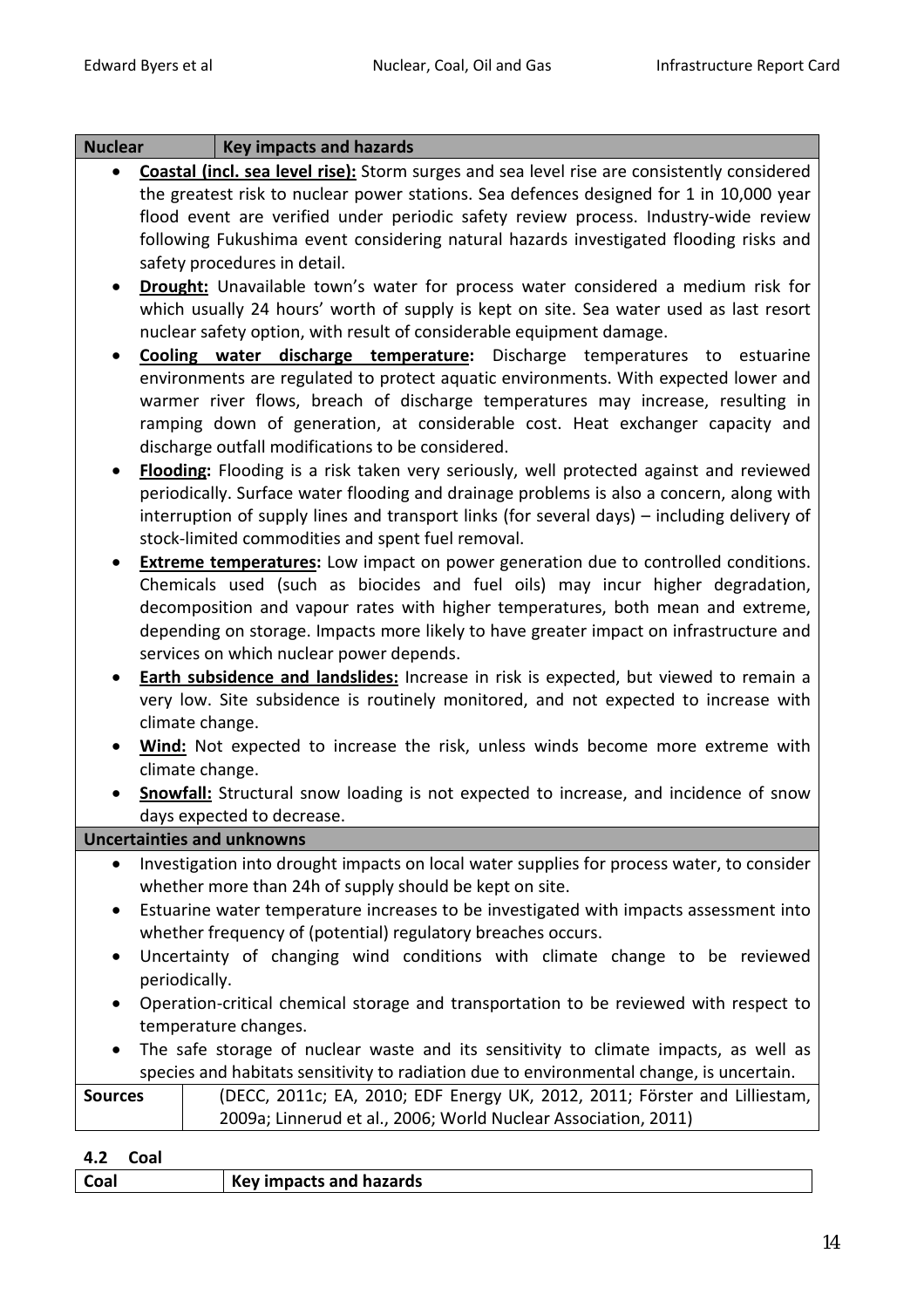- **Coastal (incl. sea level rise)::** Storm surges and sea level rise will impact on port operations and coal imports, risks managed by the ports authorities, who undertake their own assessments and adaptation. Coal is imported at 17 locations. Coastal surge could also lead to flooding of power stations and coal stock sites.
- **Drought:** Drought could impact on coal-processing and washing at the UK's 33 production sites, which provide 37% of the UK coal consumption. Drought may impact on international supplies, although stockpiles and spatial variability of supply negate this impact. CCS plants require almost double the cooling water of conventional generation.
- **Flooding:** Increased flooding will impact on the safety of UK mining operations, through actual inundation, saturated soils and earth movements: all increasing downtime. Flooding may increase risk to coal transport links, which is predominantly rail. Coal power stations usually stock weeks-to-months worth of fuel – there is no specific statutory obligation.
- **Extreme temperatures:** Not expected to impact on the supply production. Extreme temperatures will impact on rail track or roads supplying coal. Both extreme and rising mean change in air temperature will affect electricity generation efficiency and steam cycle cooling efficiency.
- **Earth subsidence and landslides:** Increase in risk expected with climate change may impact on safety of open-cast and deep mines. Climate change impacts on slope stability should be assessed for UK coal mining operations.
- **Wind:** Not expected to increase risks.
- **Snowfall:** Snow days expected to decrease with positive effects.

- Unclear to what extent supply-lines of coal, from pit-to-power station, have been assessed for risks from climate change.
- Coal and water The water footprint of and water availability on the extraction and production of coal appears to be unknown for the UK, unlike in China and USA. Water footprinting and impacts of water availability recommended for both domestic and imported coal.
- Stability of UK coal mines should be assessed particularly in areas prone to flooding and drought.
- Climate policy and regulation is potentially the greatest risk to UK coal production potentially leading to stranded assets and dissolution of the UK coal industry if CCS is unviable.
- Underground Coal Gasification (UCG) could increase risk of subsidence and contamination of water resources.
- Thermodynamic relationships in power stations' operation and cooling is well understood, although these efficiency impacts haven't been quantified nationally in detail.

| <b>Sources</b> | (Chalmers, 2010; DECC, 2012a; Grubert et al., 2012a; International Power plc, |
|----------------|-------------------------------------------------------------------------------|
|                | 2011; Jenner and Lamadrid, 2013; Naughton et al., 2012; Pan et al., 2012;     |
|                | Probert and Tarrant, 1989; Rixham, 2011; RWE npower, 2011)                    |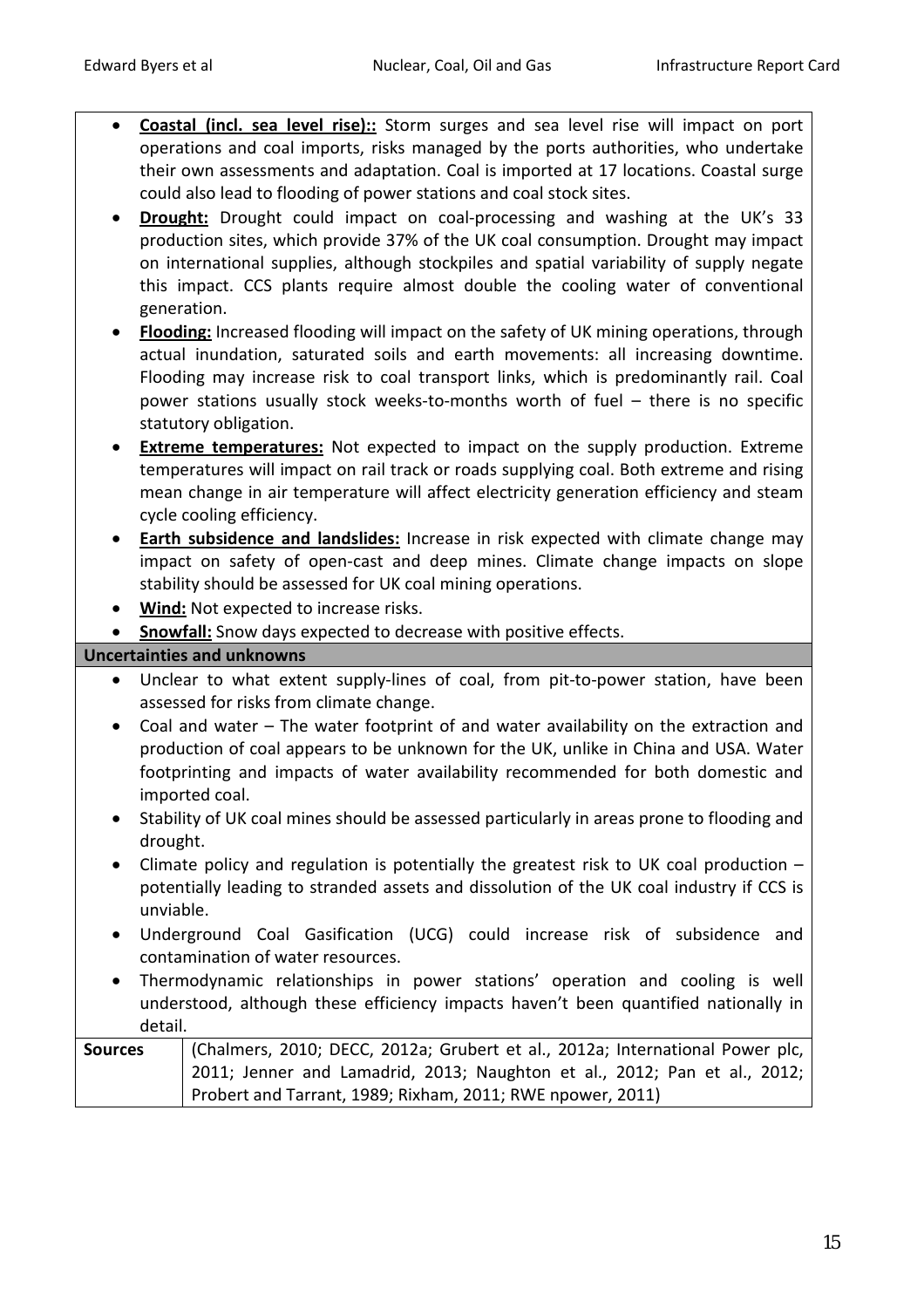# **4.3 Oil and gas**

*Combined because mostly the same risks.*

| Oil and gas | <b>Key impacts and hazards</b>                                                                                                                                                                    |
|-------------|---------------------------------------------------------------------------------------------------------------------------------------------------------------------------------------------------|
| $\bullet$   | <b>Coastal (incl. sea level rise)::</b> Storm surges and sea level rise will have temporary impacts                                                                                               |
|             | on ports operation for vessels and rigs. Coastal erosion will expose pipeline                                                                                                                     |
|             | infrastructure. Storms may increase disruption. Large waves disrupt offshore mooring                                                                                                              |
|             | and operations.                                                                                                                                                                                   |
|             | <b>Drought:</b> Drought could impact on freshwater availability at refinery and petro-chemical                                                                                                    |
|             | plants. Drought may impact on onshore shale oil and gas exploration. CCS plants require                                                                                                           |
|             | almost double the cooling water of conventional generation.                                                                                                                                       |
| $\bullet$   | Flooding: Flooding will impact on road-based supply and buried assets.                                                                                                                            |
| $\bullet$   | <b>Earth subsidence and landslides:</b> Risk increase expected with climate change due to                                                                                                         |
|             | drought and saturated ground, with impacts on buried assets such as storage depots and                                                                                                            |
| pipelines.  |                                                                                                                                                                                                   |
| $\bullet$   | Wind: Extreme winds prevent docking of import/export vessels and supply chain vessels.                                                                                                            |
|             | Extreme winds could lead to evacuation of platforms (due to wind and wave loading), as                                                                                                            |
|             | well as prevent crew movements via helicopter. If wind speeds means and extremes                                                                                                                  |
|             | increase, this will have impacts, in addition to impacts on wave formations.                                                                                                                      |
| $\bullet$   | <b>Snowfall:</b> Snow days expected to decrease with positive effects.                                                                                                                            |
| ٠           | <b>Extreme temperatures:</b> Higher air temperatures (mean and extreme) will reduce CCGT                                                                                                          |
|             | turbine output and steam cycle cooling system efficiencies.                                                                                                                                       |
|             | The highest impact events identified by Ofgem were loss of gas pipelines and import terminals.<br>Expected disruption is 10 days with loss of service in that period of 20-40% of supply from the |
|             | UKCS and NCS. (Ofgem, 2012)                                                                                                                                                                       |
|             | <b>Uncertainties and unknowns</b>                                                                                                                                                                 |
| $\bullet$   | None of the major oil and gas companies, neither major petrochemical facilities, were                                                                                                             |
|             | called on by Defra to present Climate Change Adaptation Reports under the Climate                                                                                                                 |
|             | Change Act 2008.                                                                                                                                                                                  |
| $\bullet$   | Supply lines in the industry are complex and dependent on actors well outside the UK                                                                                                              |
|             | sphere. International climate risks could impact on the UK industry.                                                                                                                              |
| $\bullet$   | Forecasting of wave heights is improving, although lack of consensus regarding extreme                                                                                                            |
|             | values for the North Sea. Dependent on currently uncertain climate impacts on wind.                                                                                                               |
|             | Water is used in oil exploration for Enhanced Oil Recovery (EOR) as well as hydraulic                                                                                                             |
|             | fracturing. Increased interest in onshore shales, for both oil and gas production, will lead                                                                                                      |
|             | to increase in freshwater use and drought vulnerability.                                                                                                                                          |
|             | Pipeline vulnerability to earth movements. Risks to drought and flooding doesn't appear                                                                                                           |
|             | in literature.                                                                                                                                                                                    |
|             |                                                                                                                                                                                                   |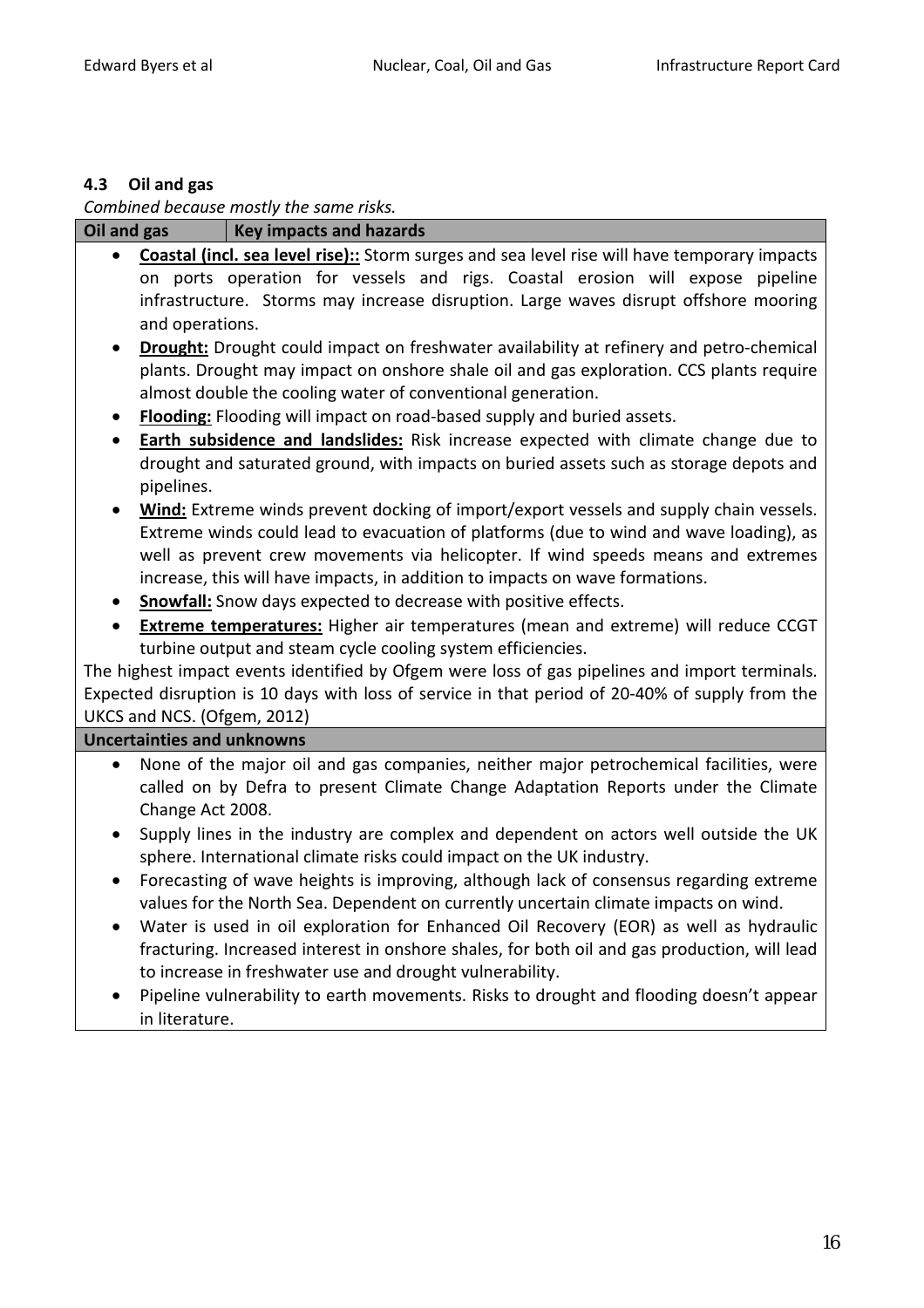| <b>Sources</b> | <b>General oil and gas -</b>                                                       |
|----------------|------------------------------------------------------------------------------------|
|                | (Acclimatise, 2012, 2009a, 2009b; CH2MHILL, 2012; Concessi and Curtis, 2008;       |
|                | DECC, 2009; Harrison, 2008; IPIECA, 2013; OGP, 2010; Royal Dutch Shell, 2012;      |
|                | Wilbanks, 2012)                                                                    |
|                | Wave heights - (Colman et al., 2011; Esteves et al., 2011; Leake et al., 2009;     |
|                | Thornton and de Gusmao, 2008; Zacharioudaki et al., 2011)                          |
|                | Shale gas - (Entrekin et al., 2011; Ross, 2013; Royal Society and Royal Academy of |
|                | Engineering, 2012)                                                                 |
|                | <b>CCS</b> - (Damen et al., 2006)                                                  |
|                | Gas networks and supply - (Chaudry et al., 2014, 2008; Gerber et al., 2012;        |
|                | Qadrdan et al., 2014, 2010a, 2010b; Skea et al., 2012)                             |

#### **4.4 In focus: sensitivity to droughts, water availability and climate change**

Whilst the UK is at the forefront of research concerning climate change and hydrological risks, dependency of the energy sector on water is poorly understood. There are no known studies of the UK's water footprint that arises from exploration and production of fossil fuels, neither in the UK nor for imported fuels. In particular an assessment is required for the water demands from projections of domestic shale gas production, although these are not thought to be substantial (Royal Society and Royal Academy of Engineering, 2012). Some international work addresses these issues, including forward projections. (Francis et al., 2013; Hadian and Madani, 2013; McMahon, 2010; Pan et al., 2012; U.S. DOE, 2006; World Energy Council, 2010). Water use from UK electricity production is slightly better understood on a national and regional scale (Byers et al., 2014; Environment Agency and Natural Resources Wales, 2013; Naughton et al., 2012; Schoonbaert, 2012; Tran et al., 2014), with the conclusion that rising energy demands, the high water-intensity of CCS generation capacity, and clustering of CCS plants may leave generation capacity vulnerable to droughts or contribute to localised water stress. Studies to date are less comprehensive than those performed by the US (Clark et al., 2013; Grubert et al., 2012b; Jenner and Lamadrid, 2013; King et al., 2008; Macknick et al., 2012a, 2012b; NETL, 2009, 2007; Scanlon et al., 2013; Benjamin K Sovacool and Sovacool, 2009; Benjamin K. Sovacool and Sovacool, 2009; Sovacool, 2000; Torcellini et al., 2003; U.S. DOE, 2006), or internationally (Francis et al., 2013; Müller et al., 2007; Pan et al., 2012; World Energy Council, 2010). There have only been a few high-level studies addressing vulnerability of power generation to climate change and hydrological variability (McColl et al., 2012; Naughton et al., 2012; Tran et al., 2014, pp. 70–73), and other simulation-based and spatially explicit approaches should be investigated (Förster and Lilliestam, 2009b; Koch and Vögele, 2009; van Vliet et al., 2013, 2012).

#### **5 Assessment and management of climate change risks**

#### **5.1 Costs and/or relative magnitudes of these impacts**

Direct losses of assets in all the subsectors can extend into hundreds of millions of pounds. Loss of service from smaller assets, for example a pipeline, can also result in large indirect losses from lost revenue and contracts. The assets of all the subsectors provide large volumes of service, for example, loss of a nuclear reactor equates to electricity production for over a million homes. Economic losses to the power and water utilities in the 2007 floods accounted for an estimated 10% (£0.33 billion) of total costs. Costs to electricity and gas were £139 million, of which 90% was the cost of disrupted supplies to customers. Most of the electricity supply system coped with the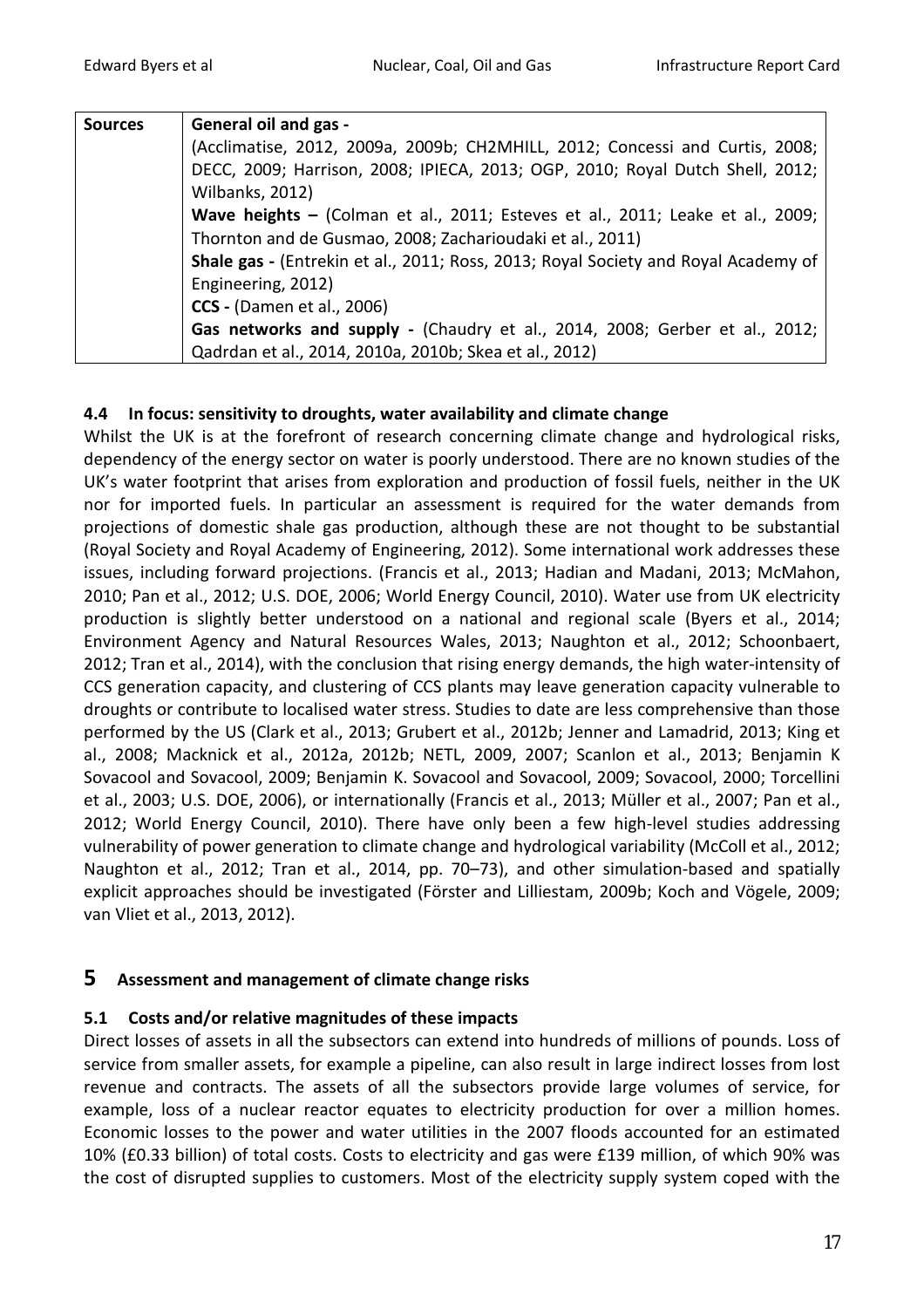floods, with the estimated infrastructure damage at only £9 million. Nonetheless, two major power cuts with lost supply to over 150,000 households, mainly in Yorkshire gave a total economic impact of £130 million for affected parties (Chatterton et al., 2007).

Heatwave events exemplify both the strains put on critical infrastructure as well as their importance in resilience to natural hazards. The European heatwave in 2003 caused 70,000 excess deaths. Both energy and water supply infrastructure become strained during heatwaves and both services are critical to providing comfort (ventilation, air conditioning and water) from the effects of a heatwave and minimising excess deaths. Social impacts are discussed in McGregor et al. (2006).

## **5.2 Adaptation opportunities to manage these risks**

The Pitt Report (2008) suggested that Critical National Infrastructure should be protected to at least a 1 in 200 year (0.5%) annual probability events. Some subsectors prepare for much higher levels, for example nuclear (1 in 10000) and electricity transmission (1 in 1000) for key assets. The question of who pays for additional infrastructure resilience and adaptation, remains.

Two similar studies (Chaudry et al., 2012; Skea et al., 2012) investigated in detail the impacts of the loss of the UK's largest gas supply infrastructure assets for different periods and the economic impacts in 2025, in particular with the electricity supply system. They conclude that the additional costs of a more resilient system (whether to climate change or security risks), would unlikely be market-driven and would essentially be a political decision to increase gas security.

## **6 Broader drivers and interactions**

## **6.1 Technological and decarbonisation**

The use of carbon capture and storage (CCS) in the electricity sector presents various risks (Abadie and Chamorro, 2008; Chu, 2010; Huijts et al., 2007; Jacobson, 2009), although climate impacts have not yet been assessed comprehensively. The increased number of assets increases exposure to the range of hazards, and as aforementioned, the increased cooling demands of CCS power stations are likely to increase water use in the sector.

The trend to decarbonise transport is bringing increased penetration of electric and fuel-cell vehicles as well as more efficient petroleum-fuelled vehicles. Depending on perspective and context, the diversification of transport fuel-dependency should bring increased resilience to the system as a whole, ensuring at least some transport modes if either petrol or electricity supplies are disrupted significantly. Furthermore, there is evidence to suggest that electric vehicles will play a role in distribution grid balancing and may provide power in case of outage or peaking capacity (Lund and Kempton, 2008; Nielsen and Ravn, 2011; Srivastava et al., 2010).

A high penetration of wind capacity will have impacts on the gas supply infrastructure needed for back up generation, increasing maintenance costs for CCGT plant and the use of compressor stations. If the UK moves away from gas-fired domestic central heating, this may exacerbate the problem (Qadrdan et al., 2010b).

#### **6.2 Decentralisation and centralisation**

The use of coal occurs at opposite ends of the centralisation/decentralisation spectrum. Coal, and to a lesser extent oil, is used as a heating fuel in only a small proportion of domestic users otherwise not connected to the gas distribution networks, as well as being used at large industrial facilities and power stations.

Exploration and production (E&P) of petroleum is largely centralised although its consumption is highly distributed and is likely to remain so. Impacts on the few large refineries and depots can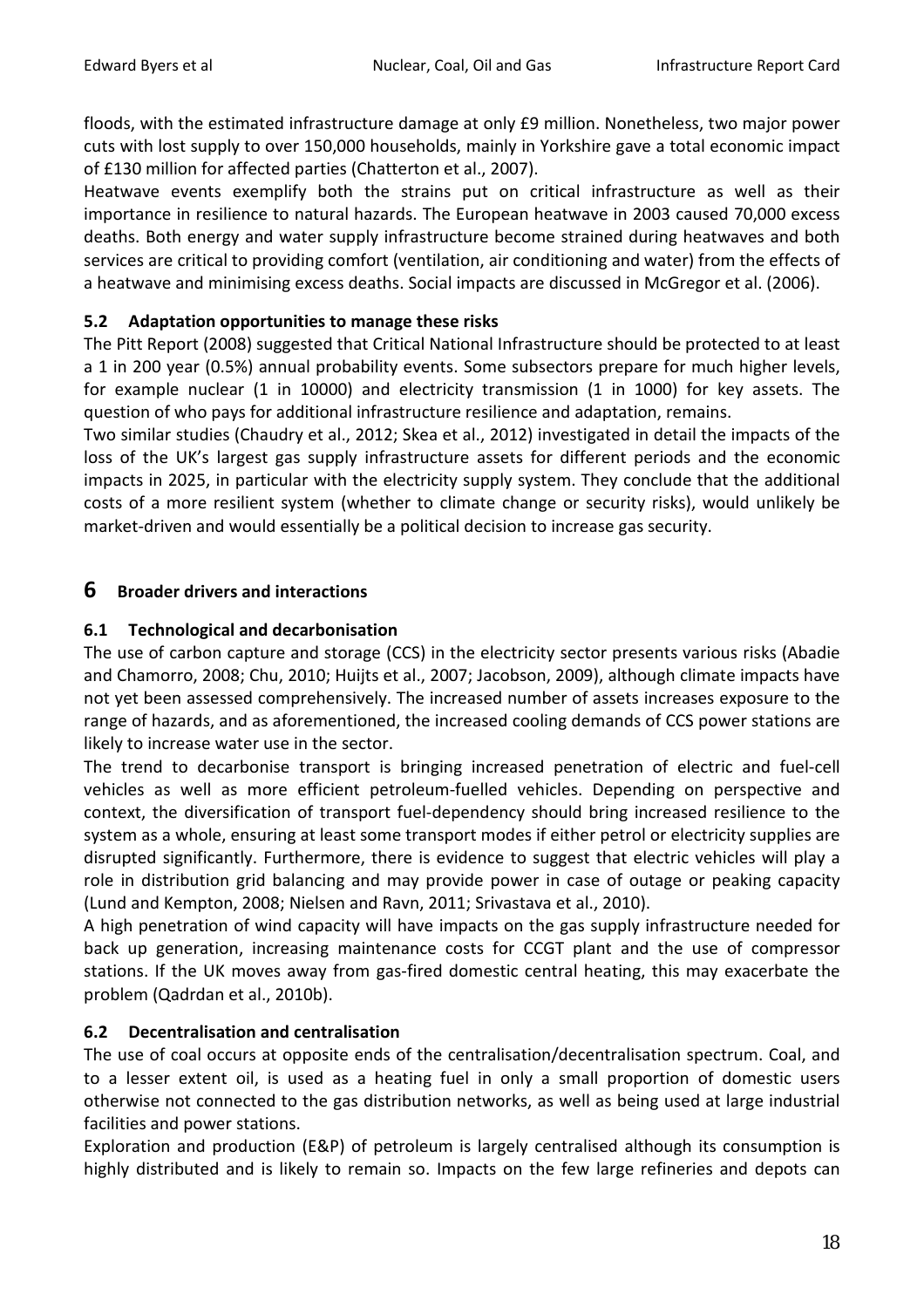have widespread ripple-effects on availability and price of fuels throughout the country. These impacts are largely elastic and do not cause wider systemic failure. i.e. the 2005 Buncefield fuel depot fire caused fuel shortages for 3 months, but contingencies ensured that Heathrow and other transport remained operational.

E&P of gas in the UK may also become highly decentralised if shale gas takes off. An increasing number of assets will be exposed to onshore climate risks, such as flooding and drought, although with limited impacts; there is little interdependency between operation of shale gas sites (unlike the electricity networks), unless they depend on common pipelines, workers, access roads or mobile assets.

Decentralisation in the electricity sector can be considered to increase resilience to climate impacts, although this concerns mainly the use of renewables and small-scale generation. Climate impacts could indeed have ripple-effects through mainly centralised systems (as the current electricity grids are), exposing other assets to greater risk than normal. i.e. flooding of generation assets in the south could increase loading on north-south grid connections and generation capacity.

#### **6.3 Preparation for and awareness of interdependencies**

Impacts of climate change could increase price volatility and the security of supply if suppliers, particularly those from international markets, fail to adapt to climate change as extensively as proposed by organisations in the UK. Thorough risk assessments should take into account international supply chains. In particular the vulnerability of fuel imports to climate change should be systematically assessed in more detail than currently covered in the Ofgem Gas Security of Supply Report (2012).

# **7 Confidence in the science**

Here we make assessment of the confidence of impacts across the subsectors using an approach based on the IPPC (Mastrandrea et al., 2010). We consider *evidence* as the level of evidence available that the impact has effects specifically on the subsector in question in the UK (as opposed to evidence of the impact on all sectors of society), and *agreement* as the level of agreement on the effects between the sources of available evidence. In brief:

- Coastal low-medium evidence, medium agreement
- Flooding low-high evidence, medium-high agreement
- Earth subsidence and landslides low-medium evidence, medium agreement
- Wind effects low-medium evidence, medium agreement
- Snowfall low-medium evidence, medium-high agreement
- Drought low-medium evidence, medium agreement
- Extreme temperatures low-medium evidence, medium-high agreement

## **Table 4. Confidence in the science evaluated across the impacts and individual subsectors, for both extraction and production, and electricity generation.**

|                       |            | Extraction and production |            | Electricity generation |            |            |  |  |
|-----------------------|------------|---------------------------|------------|------------------------|------------|------------|--|--|
| Agreement<br>Evidence | Nuclear    | Coal                      | Oil & gas  | Nuclear                | Coal       | Oil & gas  |  |  |
| Coastal               | Med<br>LOW | Med<br>∟0W                | Med<br>Med | Med<br>Med             | Med<br>Med | Med<br>Med |  |  |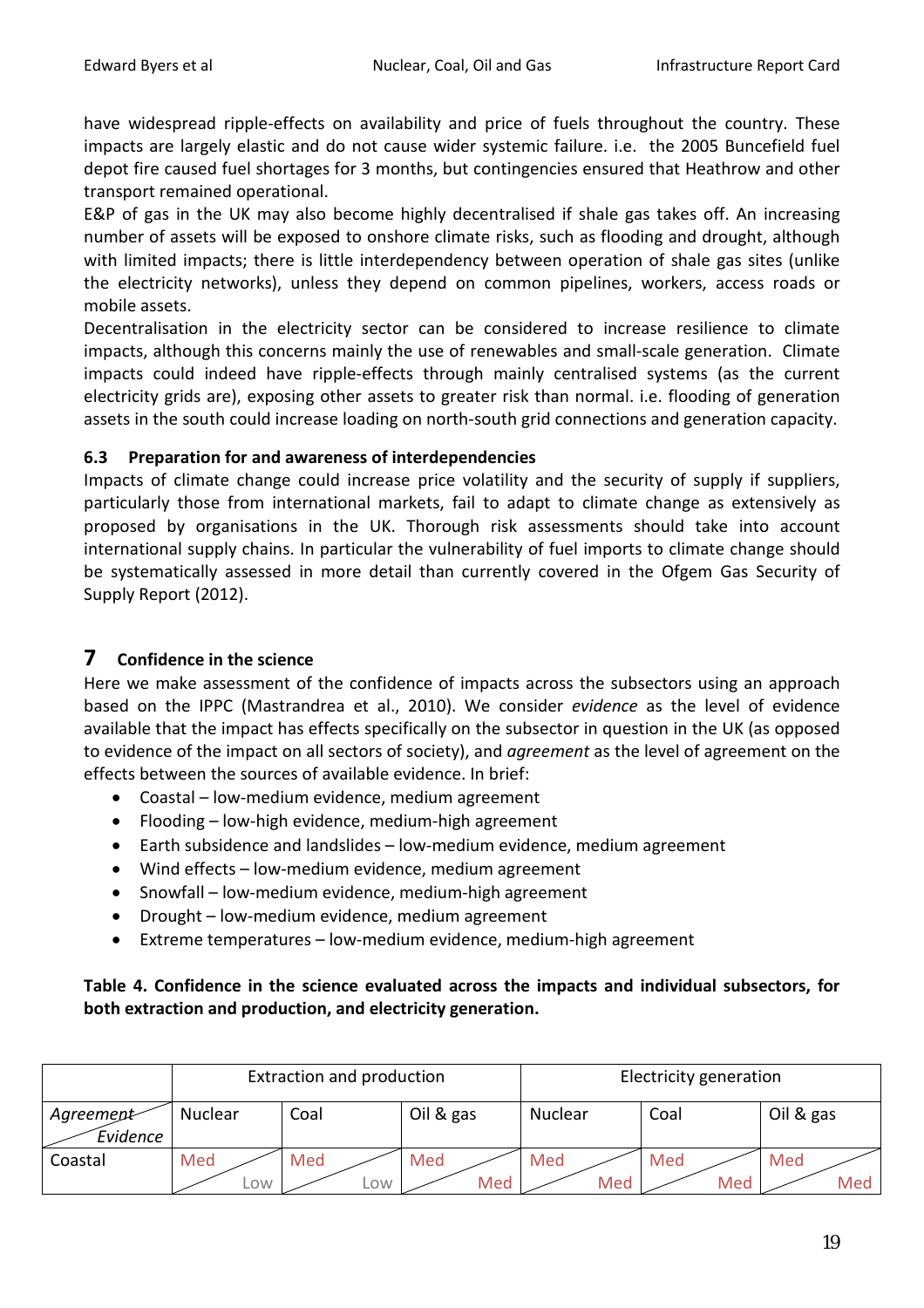| Flooding     | Med |     | Med |     | Med |     | High |             | High |             | High |      |
|--------------|-----|-----|-----|-----|-----|-----|------|-------------|------|-------------|------|------|
|              |     | Low |     | Med |     | Low |      | <b>High</b> |      | <b>High</b> |      | High |
| Earth        | Med |     | Med |     | Med |     | Med  |             | Med  |             | Med  |      |
| subsidence   |     | Low |     | Low |     | Med |      | Med         |      | Med         |      | Med  |
| Wind effects | Med |     | Med |     | Low |     | Med  |             | Med  |             | Med  |      |
|              |     | Low |     | Low |     | Med |      | Med         |      | Med         |      | Med  |
| Snowfall     | Med |     | Med |     | Med |     | High |             | High |             | High |      |
|              |     | Low |     | Low |     | Low |      | Med         |      | Med         |      | Med  |
| Drought      | Med |     | Med |     | Med |     | Med  |             | Med  |             | Med  |      |
|              |     | Low |     | Med |     | Low |      | Med         |      | Med         |      | Med  |
| Extreme      | Med |     | Med |     | Med |     | High |             | Med  |             | Med  |      |
| temperatures |     | Low |     | Low |     | Low |      | Med         |      | Med         |      | Med  |

Across the subsectors, there are disparate levels of accessible research available from industry and academia. Information on the upstream exploration and production of nuclear, coal, oil and gas industries is largely held within private companies. Research and knowledge in these areas is extremely high, although rarely accessible and hence difficult to scrutinise. Information on downstream use of fuels, such as in the transport and electricity production sectors is scrutinised to a much higher degree, in part due to the regulators and consumer interests. It is difficult to qualify that there is robust evidence available on climate impacts for any of the subsectors due to the information gap on upstream activities.

The effects of extreme temperatures on the subsectors and their processes is well understood and with high agreement, and companies will have modelled impacts at a power station level. However there is only medium evidence on what wider impacts across the UK will be and what this means for the electricity system. This is similarly the case for drought and streamflow temperatures and how this may affect, for example electricity production cooling or E&P of coal and shale gas. The processes of earth subsidence, landslides and snowfall are well understood, although due to the generally lower risk presented, there is less evidence available on the climate-related impacts for energy infrastructure. Storm surges, sea level rise and flooding are generally considered high risks and subsequently there is a medium-high level of understanding and agreement of the physical processes involved (as there is with air temperature for example), although associated impacts are understood to a medium level, given a high number of complex uncertainties and variables, such as preceding land conditions, asset defence integrity, event duration, intensity and spatial variability and the social responses. There is a low-medium level of agreement of future wind conditions and how these may or may not change with global warming. Responses are generally well understood and agreed, although risks will need to be revisited as the evidence on climate change and wind effects grows. Concerning the sensitivity of the energy subsectors to water specifically, including droughts and streamflow temperatures, there is medium level agreement on the responses and physical processes, although only a low level of evidence on the likely impacts to the sectors.

## **8 Research gaps and priorities**

#### **8.1 Testing of impacts under a consistent set of future UK energy scenarios**

Throughout research groups and organisations across the UK, a wide range of future energy scenarios have been developed, often bespoke for the project in hand. There is usually continuity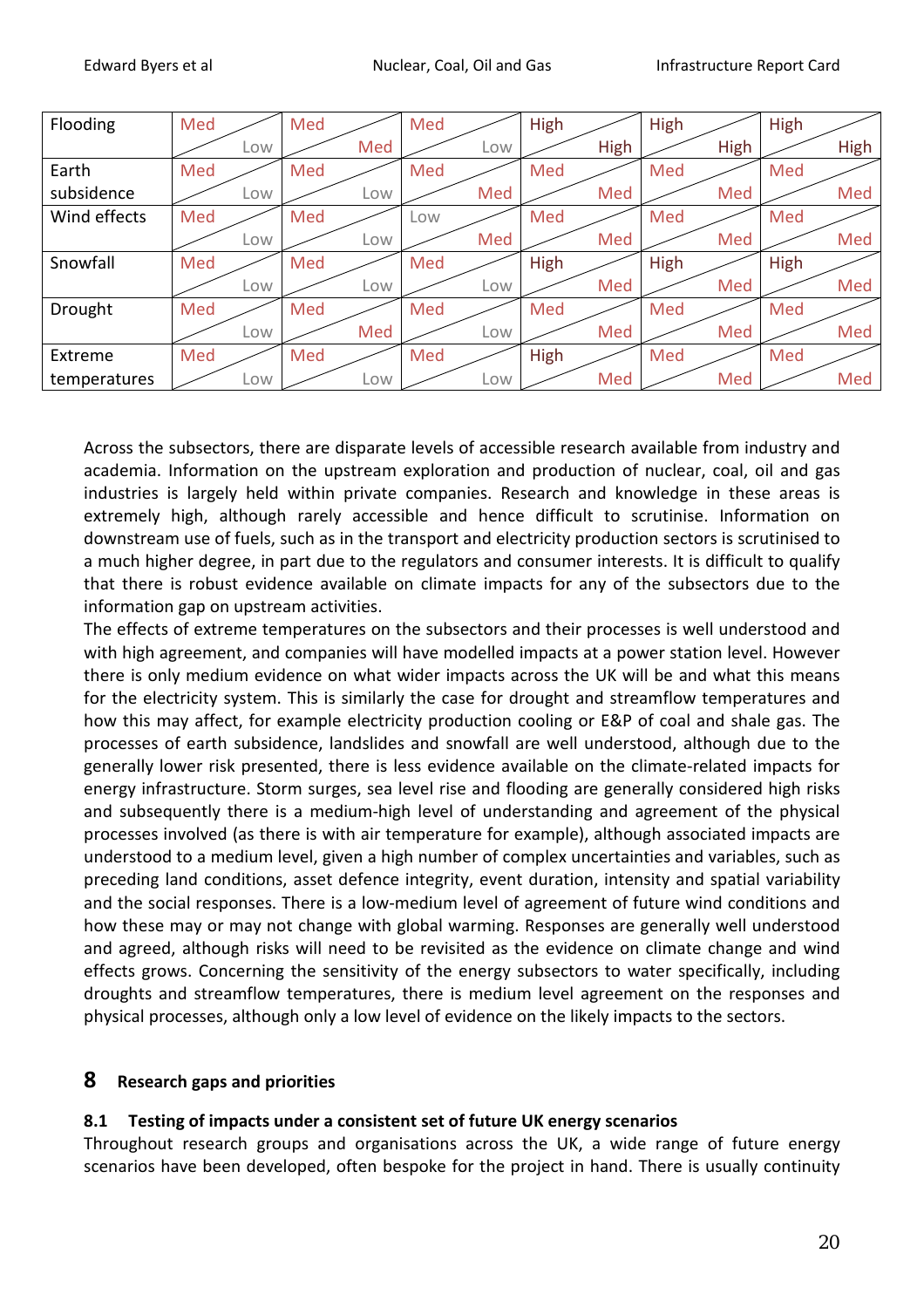within organisations but otherwise new energy projections and models are being developed on an ad-hoc basis.

Development of a facility similar to UKCP09 with the hosting of various energy systems models would do much to improve accessibility, and particularly the quality of outputs available for academic scrutiny, in a similar way to the availability of climate modelling outputs. A facility whereby a set of common infrastructure databases and datasets was made available, if necessary under license in a controlled environment, could rapidly accelerate the pace of research regarding climate impacts (and much wider) on energy infrastructure systems, as well as associated disruptions and  $n^{th}$  order effects. Rigorous investigation of multi-sector infrastructure interdependencies will be impossible without greater availability of infrastructure datasets. This must include both energy supply and demand projections (i.e. DECC 2050 Pathways, UEPs), as well as models of asset structures and configurations such as generation assets and transmission and distribution networks.

#### **8.2 Further investigation into the links between energy, water and land**

The water-energy nexus is an area of research gaining prominence across the world. The uses of water in energy exploration, production, transport, generation and end-use are widespread. Before the UK embarks on studying the impacts of climate change and sensitivity to water on the energy subsectors, greater understanding is required on the links between water and energy in the UK. The UK's understanding in this area is significantly behind that of other countries such as the U.S. and Germany. However some UK projects are moving in this direction, such as the Nexus Network (ESRC), SPLiCE (Defra) and the call for Valuing Natural Capital in Low Carbon Energy Pathways (NERC). Wider research into environmental impacts, both national and international is also required in a more holistic approach, that may for example consider wider environmental impacts through life-cycle analysis.

#### **8.3 Climate impacts on systems, not silos**

In general most of the impacts are well understood by the subsectors and the actors, as demonstrated in the Climate Change Adaptation Reports. Impacts along supply lines and at asset level will have been modelled by the companies, although not necessarily using consistent methodology or assumptions. Data is often not publically available due to commercial sensitivity. The CCRA began to model climate impacts at higher regional levels. This needs to be done more comprehensively, aggregating the industry expertise and risk modelling to a systems level.

#### **8.4 Climate impacts to new infrastructure systems**

The response to climate change will bring new technologies and facilities, particularly if the use of nuclear, coal, oil and gas are to continue in a low-carbon UK. It is not quite clear what research has been done on climate impacts to future energy systems, i.e.

- $CO<sub>2</sub>$  pipeline infrastructure
- Carbon capture and storage facilities
- Underground coal gasification
- Shale gas production pads, distribution networks and water use.
- Safe storage of 'fracking' chemicals and exposure to high temperatures and flooding.

#### **8.5 International dependencies**

The CCRA highlights international interdependencies as a knowledge gap excluded from its analysis. As discussed in Section [2.2](#page-3-0) and the Appendix, the UK is highly reliant on fuel imports, international pipelines, electrical interconnectors and supporting infrastructures that may also be subject to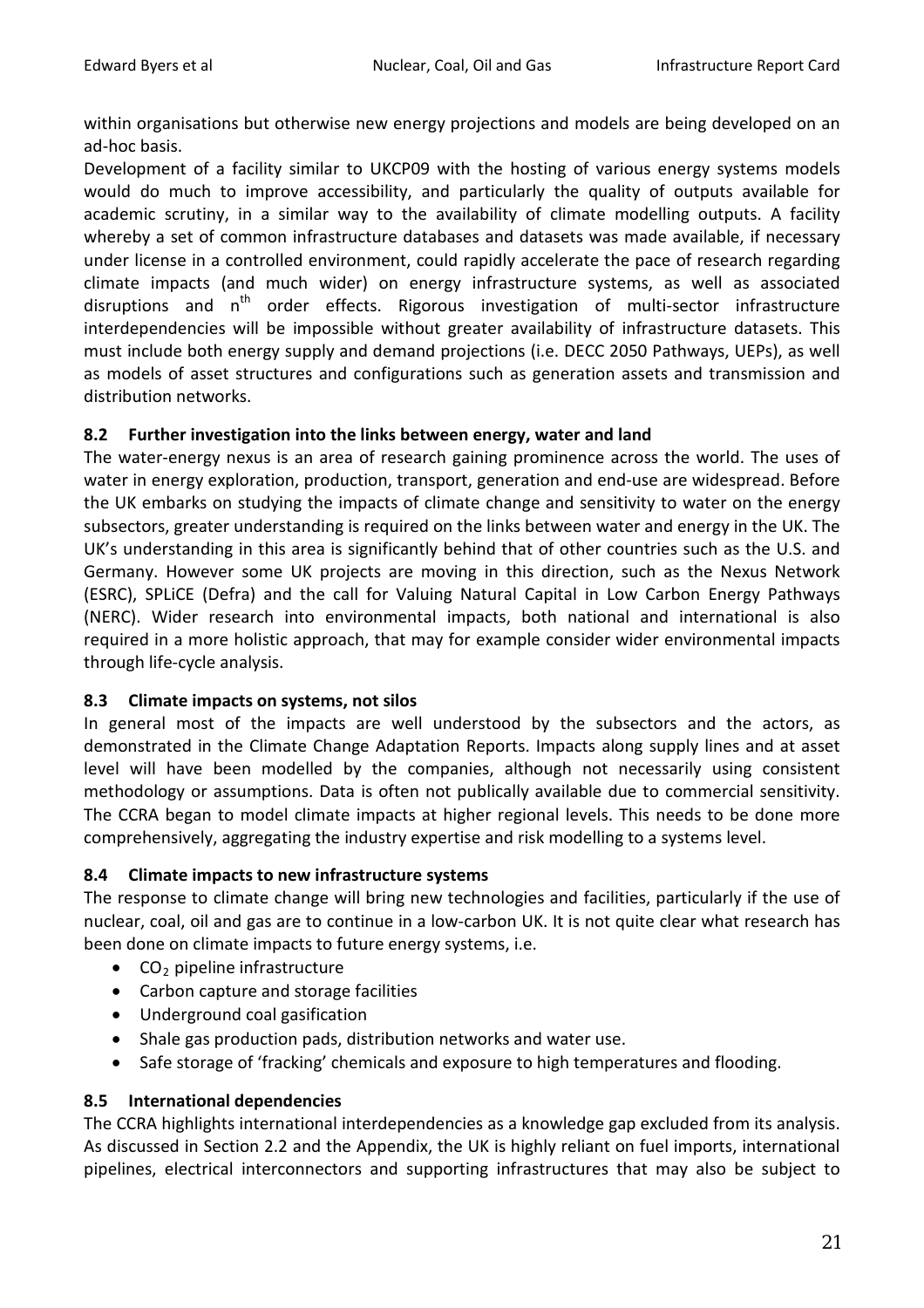climate impacts. Climate change may increase the frequency of weather delays to fuel imports. Climate impacts may also affect fuel production (of fossil fuels and biomass), primarily through water shortages, although the severity and the specific impacts on the UK, over other risks such as geopolitical instability, are unclear.

### **9 References**

- Abadie, L.M., Chamorro, J.M., 2008. European CO2 prices and carbon capture investments. Energy Econ. 30, 2992–3015.
- Acclimatise, 2009a. FTSE 350 Building business resilience to inevitable climate change, Carbon Disclosure Project Report. Acclimatise, Oxford, UK.
- Acclimatise, 2009b. Building business resilience to inevitable climate change, Carbon Disclosure Project Report 2008. Oil and gas. Oxford, UK.
- Acclimatise, 2012. Building climate resilience in the oil and gas industry. IPIECA Work. Addressing Adapt. oil gas Ind.
- Arrieta, F.R.P., Lora, E.E.S., 2005. Influence of ambient temperature on combined-cycle power-plant performance. Appl. Energy 80, 261–272.
- Boonassa, S., Namprakai, P., Muangnapoh, T., 2006. Performance improvement of the combined cycle power plant by intake air cooling using an absorption chiller. Energy 31, 2036–2046.
- Byers, E.A., Hall, J.W., Amezaga, J.M., 2014. Electricity generation and cooling water use: UK pathways to 2050. Glob. Environ. Chang. 25, 16–30.
- CH2MHILL, 2012. Petroleum Industry: Adaptation to Projected Impacts of Climate Change. IPIECA Work. - Addressing Adapt. Oil Gas Ind.
- Chalmers, H., 2010. Flexible operation of coal-fired power plants with post-combustion capture of carbon dioxide. PhD thesis, University of Surrey, UK.
- Chatterton, J., Viavattene, C., Morris, J., Penning-rowsell, E., Tapsell, S., 2007. The costs of the summer 2007 floods in England, Defra, Environment Agency. Environment Agency, Bristol, UK.
- Chaudry, M., Jenkins, N., Qadrdan, M., Wu, J., 2014. Combined gas and electricity network expansion planning. Appl. Energy 113, 1171–1187.
- Chaudry, M., Jenkins, N., Strbac, G., 2008. Multi-time period combined gas and electricity network optimisation. Electr. Power Syst. Res. 78, 1265–1279.
- Chaudry, M., Skea, J., Wang, X., Jenkins, N., 2012. Modelling UK energy system response to natural gas supply infrastructure failures. Proc. Inst. Mech. Eng. Part A J. Power Energy 226, 501–513.

Chu, S., 2010. Carbon Capture and Sequestration 325, 1181637.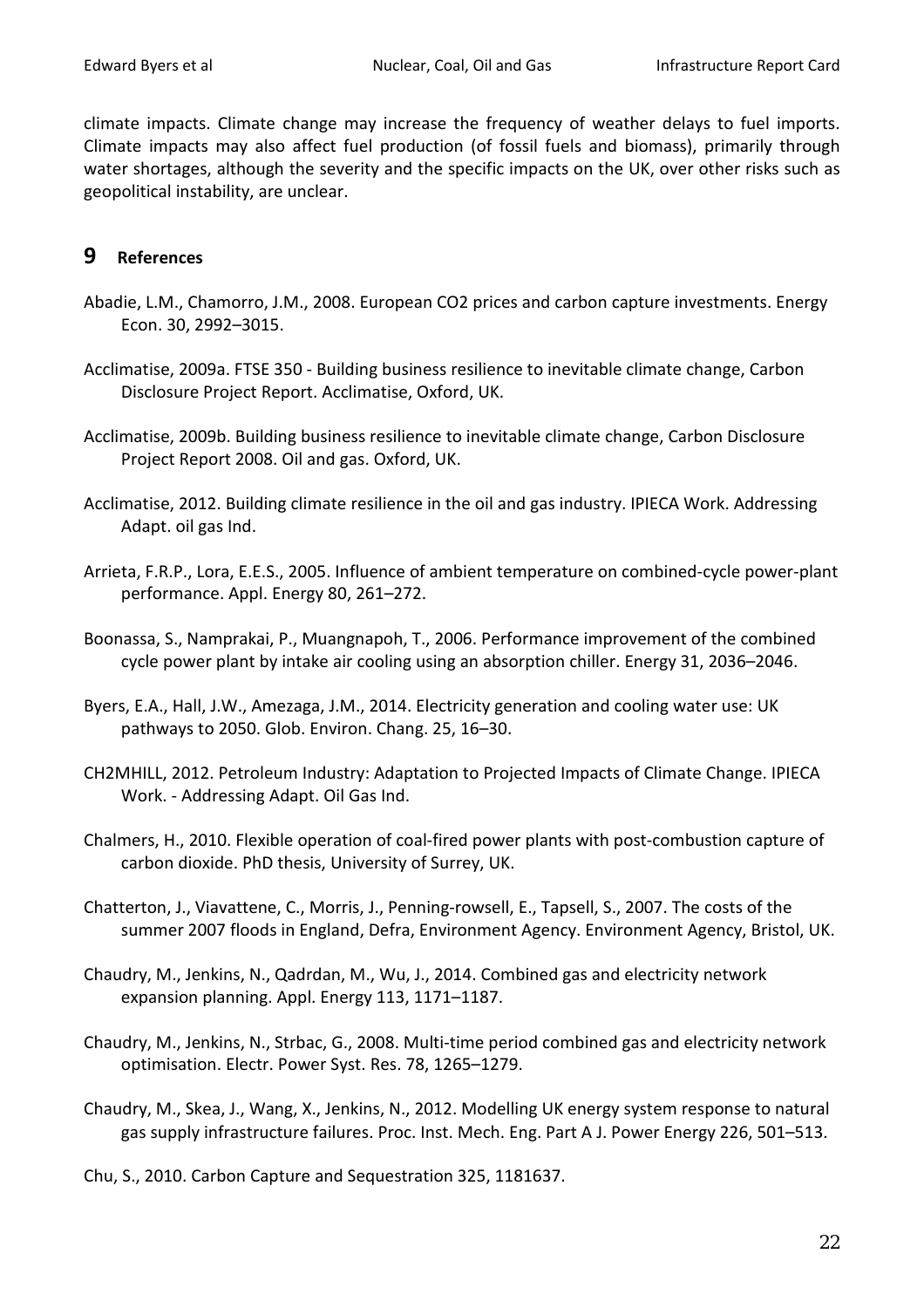- Clark, C.E., Horner, R.M., Harto, C.B., 2013. Life cycle water consumption for shale gas and conventional natural gas. Environ. Sci. Technol. 47, 11829–36.
- Coates, I., Hall, C., 2009. Chapter 12 Energy, in: The Climate Change Research Report 2009. The Chartered Insurance Institute, pp. 1–33.
- Colman, A.W., Palin, E.J., Sanderson, M.G., Harrison, R.T., Leggett, I.M., 2011. The Potential for Seasonal Forecasting of Winter Wave Heights in the Northern North Sea. Weather Forecast. 26, 1067–1074.
- Colman, J., 2013. The effect of ambient air and water temperature on power plant efficiency. Duke University.
- Concessi, P., Curtis, P.C., 2008. The Risk Intelligent Energy Company : weathering the storm of climate change. Oil Gas Financ. J. January.
- Damen, K., Faaij, A., Turkenburg, W., 2006. Health, Safety and Environmental Risks of Underground Co2 Storage – Overview of Mechanisms and Current Knowledge. Clim. Change 74, 289–318.
- DECC, 2009. National Policy Statement for Gas Supply Infrastructure and Gas and Oil Pipelines ( EN-4 ), National Policy Statements. Department for Energy & Climate Change, London, UK.
- DECC, 2011a. Overarching National Policy Statement for Energy (EN-1), National Policy Statements. Department of Energy & Climate Change, London, UK.
- DECC, 2011b. National Policy Statement for Fossil Fuel Electricity Generating Infrastructure (EN-2), National Policy Statements. Department of Energy and Climate Change, London, UK.
- DECC, 2011c. National Policy Statement for Nuclear Power Generation (EN-6) Volume I of II, National Policy Statements. Department of Energy & Climate Change, London, UK.
- DECC, 2012a. Digest of United Kingdom Energy Statistics 2012. Department of Energy & Climate Change, London, UK.
- DECC, 2012b. CCS Roadmap. Department of Energy & Climate Change, London, UK.
- DECC, 2014. Digest of United Kingdom Energy Statistics 2014. Office for National Statistics, London.
- Durmayaz, A., Sogut, O.S., 2006. Influence of cooling water temperature on the efficiency of a pressurized-water reactor nuclear-power plant. Int. J. Energy Res. 30, 799–810.
- EA, 2010. Cooling Water Options for the New Generation of Nuclear Power Stations in the UK. Environment Agency, Department for Environment, Food & Rural Affairs, UK.
- EDF Energy UK, 2011. Report on Adaptation Under the Climate Change Act 2008, EDF Energy Adaptation Report 2011. EDF Energy plc., London, UK.
- EDF Energy UK, 2012. EU Stress Test Hartlepool. EDF Energy plc., London, UK.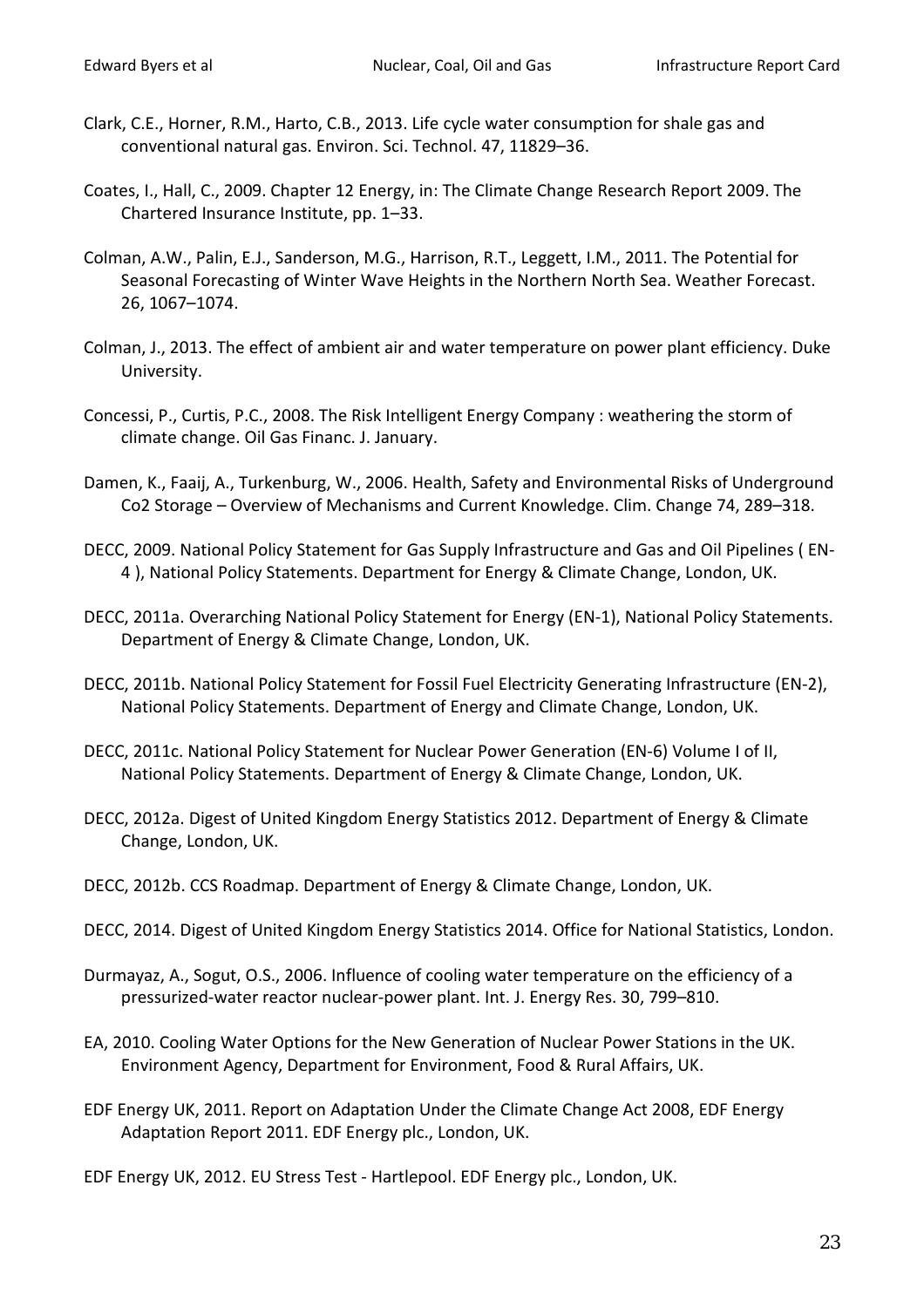- Entrekin, S., Evans-White, M., Johnson, B., Hagenbuch, E., 2011. Rapid expansion of natural gas development poses a threat to surface waters. Front. Ecol. Environ. 9, 503–511.
- Environment Agency, Natural Resources Wales, 2013. Current and future water availability addendum, A refresh of the Case for Change analysis. Environment Agency, Department for Environment, Food & Rural Affairs.
- Esteves, L.S., Williams, J.J., Brown, J.M., 2011. Looking for evidence of climate change impacts in the eastern Irish Sea. Nat. Hazards Earth Syst. Sci. 11, 1641–1656.
- Förster, H., Lilliestam, J., 2009a. Modeling thermoelectric power generation in view of climate change. Reg. Environ. Chang. 10, 327–338.
- Förster, H., Lilliestam, J., 2009b. Modeling thermoelectric power generation in view of climate change. Reg. Environ. Chang. 10, 327–338.
- Francis, S., Mehta, K., Cosgrove, J., Huang, S., Chan, W., 2013. China Coal and Power, HSBC Climate Change. HSBC Global Research, Hong Kong.
- Gerber, A., Qadrdan, M., Chaudry, M., Ekanayake, J., Jenkins, N., 2012. A 2020 GB transmission network study using dispersed wind farm power output. Renew. Energy 37, 124–132.
- Grubert, E. a, Beach, F.C., Webber, M.E., 2012a. Can switching fuels save water? A life cycle quantification of freshwater consumption for Texas coal- and natural gas-fired electricity. Environ. Res. Lett. 7, 045801.
- Grubert, E. a, Beach, F.C., Webber, M.E., 2012b. Can switching fuels save water? A life cycle quantification of freshwater consumption for Texas coal- and natural gas-fired electricity. Environ. Res. Lett. 7, 045801.
- Hadian, S., Madani, K., 2013. The Water Demand of Energy: Implications for Sustainable Energy Policy Development. Sustainability 5, 4674–4687.
- Hammond, G.P., Waldron, R., 2008. Risk assessment of UK electricity supply in a rapidly evolving energy sector. Proc. Inst. Mech. Eng. Part A J. Power Energy 222, 623–642.
- Harrison, R., 2008. Supply and generation Final report, EP2 the impact of climate change on the UK energy industry. Met Office, Exeter, UK.
- Highways Agency, 2011. Highways Agency Climate Change Risk Assessment. Department for Transport, Dorking, UK.
- Horrocks, L., Beckford, J., Hodgson, N., Downing, C., Davey, R., O'Sullivan, A., 2010. Adapting the ICT Sector to the Impacts of Climate Change, AEA Technology. Department for Environment Food & Rural Affairs.
- Huijts, N.M. a., Midden, C.J.H., Meijnders, A.L., 2007. Social acceptance of carbon dioxide storage. Energy Policy 35, 2780–2789.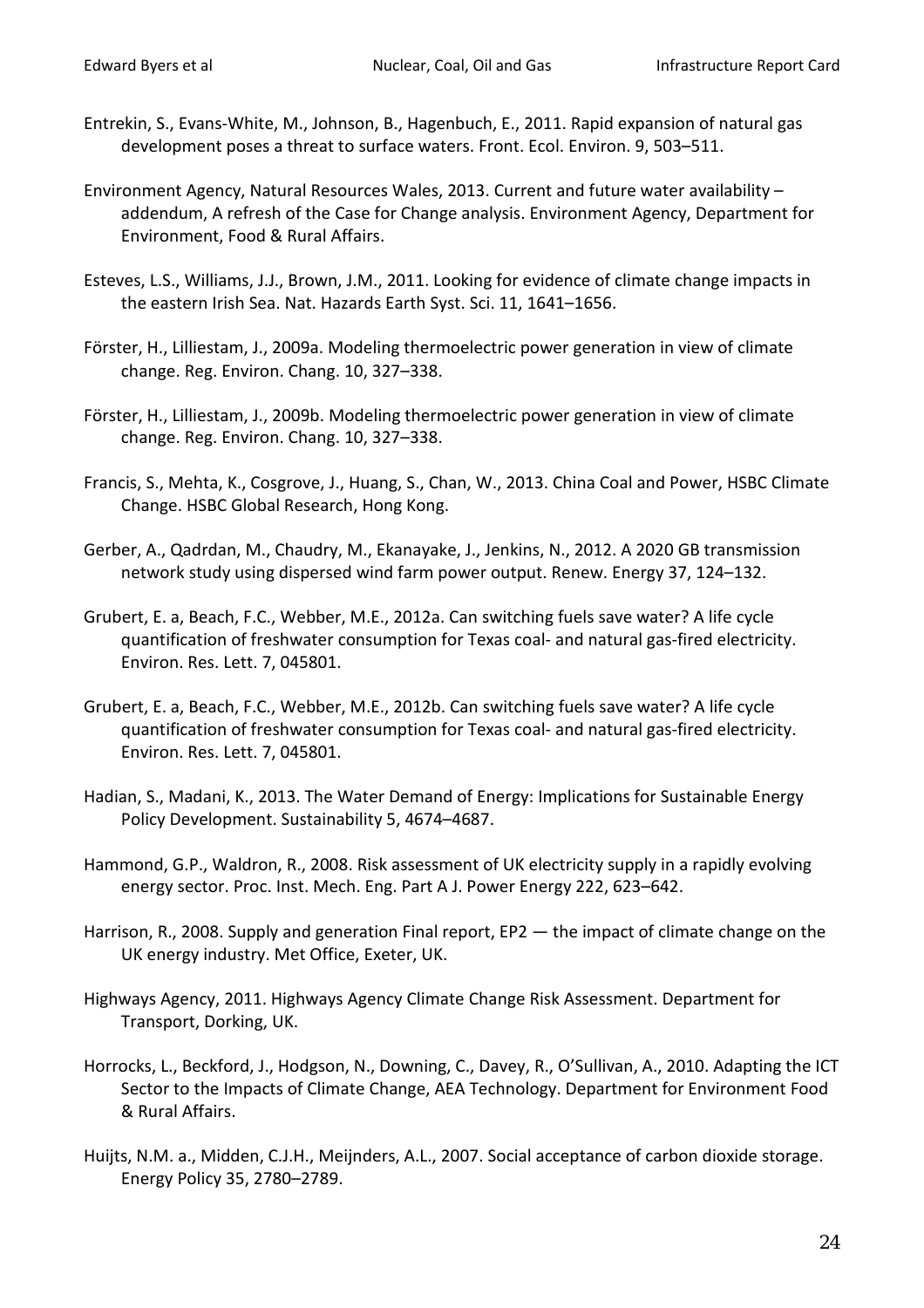International Power plc, 2011. Climate Change Adaptation Report. international Power plc.

IPIECA, 2013. Addressing adaptation in the oil and gas industry. IPIECA, London, UK.

- Jacobson, M.Z., 2009. Review of solutions to global warming, air pollution, and energy security. Energy Environ. Sci. 2, 148.
- Jenner, S., Lamadrid, A.J., 2013. Shale gas vs. coal: Policy implications from environmental impact comparisons of shale gas, conventional gas, and coal on air, water, and land in the United States. Energy Policy 53, 442–453.
- Kim, T.S., Song, C.H., Ro, S.T., Kauh, S.K., 2000. Influence of ambient condition on thermodynamic performance of the humid air turbine cycle. Energy 25, 313–324.
- King, C.W., Holman, A.S., Webber, M.E., 2008. Thirst for energy. Nat. Geosci. 1, 283–286.
- Koch, H., Vögele, S., 2009. Dynamic modelling of water demand, water availability and adaptation strategies for power plants to global change. Ecol. Econ. 68, 2031–2039.
- Leake, J., Wolf, J., Lowe, J., Hall, J., Nicholls, R., 2009. Response of marine climate to future climate change: Application to coastal regions, in: Coastal Engineering 2008 - Proceedings of the 31st International Conference. World Scientific Publishing Co. Pte. Ltd., Singapore, pp. 4354–4364.
- Linnerud, K., Mideksa, T.K., Eskeland, G.S., 2006. The Impact of Climate Change on Nuclear Power Supply 149–168.
- Lund, H., Kempton, W., 2008. Integration of renewable energy into the transport and electricity sectors through V2G. Energy Policy 36, 3578–3587.
- Macknick, J., Newmark, R., Heath, G., Hallett, K.C., 2012a. Operational water consumption and withdrawal factors for electricity generating technologies: a review of existing literature. Environ. Res. Lett. 7, 045802.
- Macknick, J., Sattler, S., Averyt, K., Clemmer, S., Rogers, J., 2012b. The water implications of generating electricity: water use across the United States based on different electricity pathways through 2050. Environ. Res. Lett. 7, 045803.
- Marsh, 2011. The 100 Largest Losses 1972-2011, Large Property Damage Losses in the Hydrocarbon Industry 22nd Edition. Marsh Energy Practice, London, UK.
- Marsh, 2013. Common Causes of Large Losses in the Global Power Industry. Marsh & McLennan Companies, London, UK.
- Mastrandrea, M.D., Field, C.B., Stocker, T.F., Edenhofer, O., Ebi, K.L., Frame, D.J., Held, H., Kriegler, E., Mach, K.J., Matschoss, P.R., Plattner, G., Yohe, G.W., Zwiers, F.W., 2010. Guidance Note for Lead Authors of the IPCC Fifth Assessment Report on Consistent Treatment of Uncertainties, IPCC Cross-Working Group Meeting on Consistent Treatment of Uncertainties. Intergovernmental Panel on Climate Change.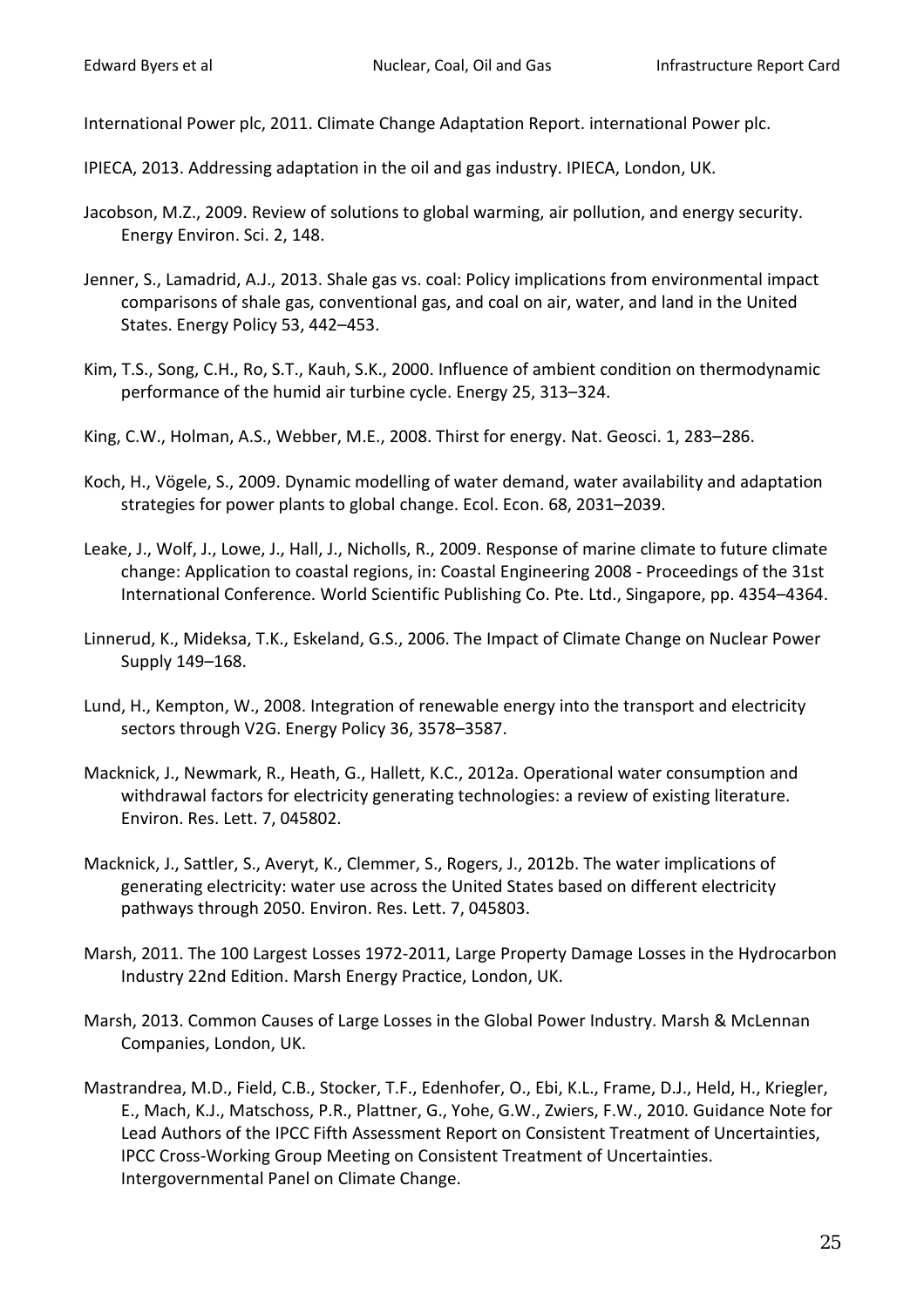- Maulbetsch, J.S., DiFilippo, M.N., 2006. Cost and value of water use at combined-cycle power plants, California Energy Commission. California Energy Commission,PIER Energy-Related Environmental Research. CEC-500- 2006-034.
- McColl, L., Angelini, T., Betts, R., 2012. Climate Change Risk Assessment for the Energy Sector, UK 2012 Climate CHange Risk Assessment. London, UK.
- McGregor, G.R., Pelling, M., Wolf, T., Gosling, S., 2006. The social impacts of heatwaves. Environment Agency, Bristol, UK.
- McMahon, J.E., 2010. Water and Energy Interactions. Annu. Rev. Environ. Resour. 36.
- Müller, U., Greis, S., Rothstein, B., 2007. Impacts on Water Temperatures of Selected German Rivers and on Electricity Production of Thermal Power Plants due to Climate Change 1 Introduction 2 Data and Methodology, in: DKKV/CEDIM: Disaster Reduction in Climate Change. Karlsruhe University, Karlsruhe.
- Murphy, J.M., Sexton, D.M.H., Jenkins, G.J., Boorman, P.M., Booth, B.B.B., Brown, C.C., Clark, R.T., Collins, M., Harris, G.R., Kendon, E.J., Betts, R.A., Brown, S.J., Howard, T.P., Humphrey, K.A., McCarthy, M.P., McDonald, R.E., Stephens, A., Wallace, C., Warren, R., Wilby, R., Wood, R.A., 2009. UK Climate Projections Science Report: Climate change projections. Met Office Hadley Centre, Exeter, UK.
- Naughton, M., Darton, R.C., Fung, F., 2012. Could Climate Change Limit Water Availability for Coalfired Electricity Generation with Carbon Capture and Storage? A UK Case Study. Energy Environ. 23.
- NETL, 2007. Power Plant Water Usage and Loss Study. U.S. Department of Energy, National Energy Technology Laboratory.
- NETL, 2009. Water Requirements for Existing and Emerging Thermoelectric Plant Technologies. U.S. Department of Energy, National Energy Technology Laboratory.
- Nielsen, L.H., Ravn, H., 2011. Electricity for Road Transport , Flexible Power Systems and Wind Power. Risø National Laboratory for Sustainable Energy, Technical University of Denmark, Roskilde, Denmark.
- Ofgem, 2012. Gas Security of Supply Report Risks and resilience appendix, Ofgem report to Government supplementary appendices. Ofgem, London, UK.
- OGP, 2010. Structural risk for offshore installations, Risk Assessment Data Directory. International Association of Oil & Gas Producers, London, UK.
- Palin, E.J., Thornton, H.E., Mathison, C.T., McCarthy, R.E., Clark, R.T., Dora, J., 2013. Future projections of temperature-related climate change impacts on the railway network of Great Britain. Clim. Change 120, 71–93.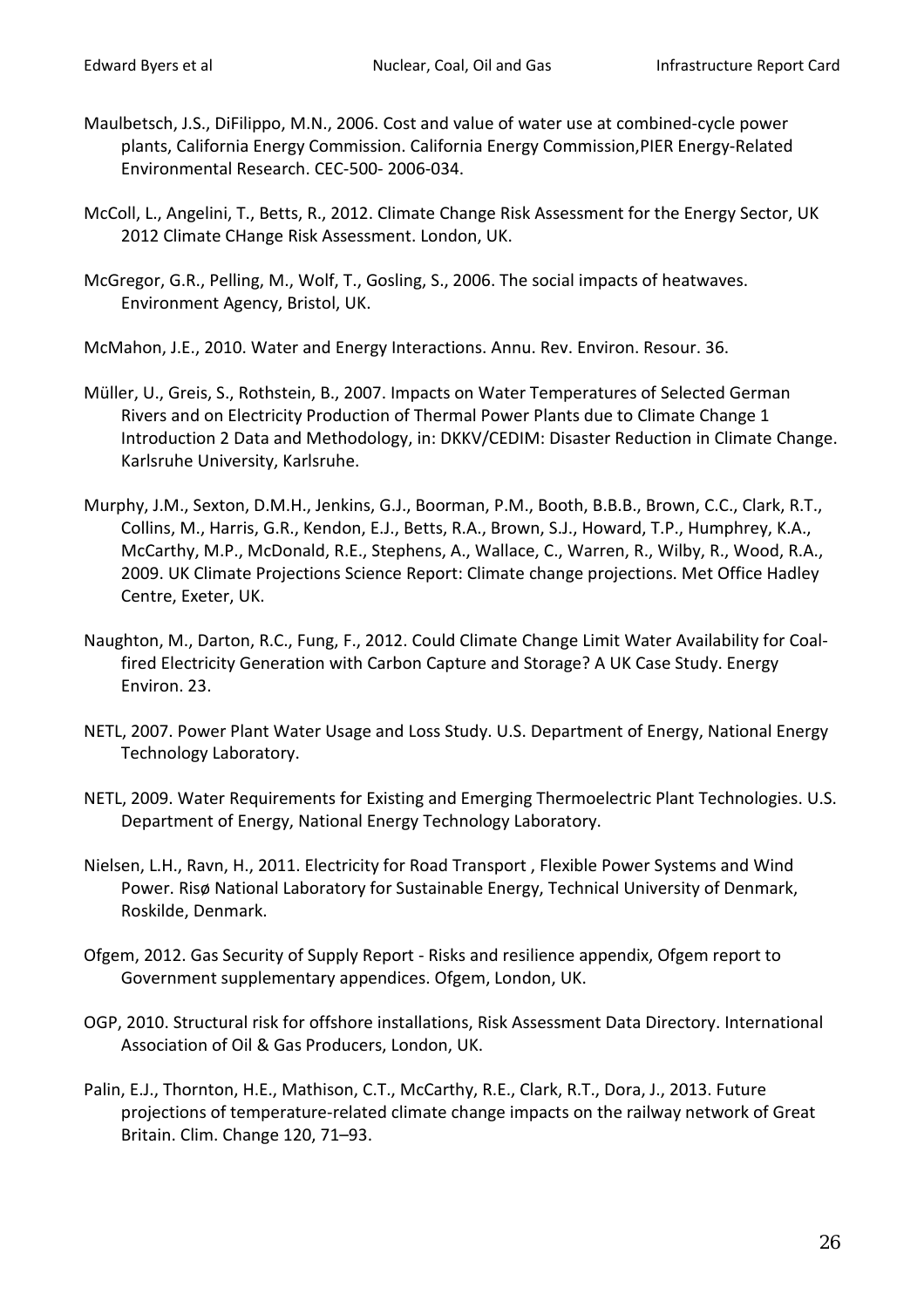- Pan, L., Liu, P., Ma, L., Li, Z., 2012. A supply chain based assessment of water issues in the coal industry in China. Energy Policy 48, 93–102.
- Pitt, M., 2008. Pitt Report: Learning the lessons of the 2007 floods.
- Probert, D., Tarrant, C., 1989. Environmental risks of power generation from fossil fuels and nuclear facilities. Appl. Energy 32, 171–206.
- Prudhomme, C., Crooks, S., Jackson, C., Kelvin, J., Young, A., 2012. Future Flows and Groundwater Levels - Final Technical Report. Centre for Ecology and Hydrology, Wallingford, UK.
- Prudhomme, C., Haxton, T., Crooks, S., Jackson, C., Barkwith, a., Williamson, J., Kelvin, J., Mackay, J., Wang, L., Young, a., Watts, G., 2013. Future Flows Hydrology: an ensemble of daily river flow and monthly groundwater levels for use for climate change impact assessment across Great Britain. Earth Syst. Sci. Data 5, 101–107.
- Pyzik, E., Jarzębowski, S., Miller, A., 2012. Impact of inlet air cooling on gas turbine performance. J. Power … 92, 249–257.
- Qadrdan, M., Chaudry, M., Ekanayake, J., Wu, J., Jenkins, N., 2010a. Impact of wind variability on GB gas and electricity supply, in: 2010 IEEE International Conference on Sustainable Energy Technologies (ICSET). IEEE, pp. 1–6.
- Qadrdan, M., Chaudry, M., Wu, J., Jenkins, N., Ekanayake, J., 2010b. Impact of a large penetration of wind generation on the GB gas network. Energy Policy 38, 5684–5695.
- Qadrdan, M., Wu, J., Jenkins, N., Ekanayake, J., 2014. Operating Strategies for a GB Integrated Gas and Electricity Network Considering the Uncertainty in Wind Power Forecasts. IEEE Trans. Sustain. Energy 5, 128–138.
- Rees, A., Sharp, D., 2011. Drilling in extreme environments. Lloyd's, London, UK.
- Rixham, J., 2011. Climate Change Adaptation, E.ON UK Generation. E.ON UK Generation, London, UK.
- Ross, J., 2013. Potentials for shale gas development in the UK and resulting fresh water requirements. University of Oxford, UK.
- Royal Dutch Shell, 2012. Climate Change Adaptation: Evaluating the vulnerability of assets to climate change. IPIECA Work. - Addressing Adapt. Oil Gas Ind.
- Royal Society, Royal Academy of Engineering, 2012. Shale gas extraction in the UK: a review of hydraulic fracturing. London, UK.
- RWE npower, 2011. Climate Change Adaptation Report Prepared for: DEFRA. RWE npower, Swindon, UK.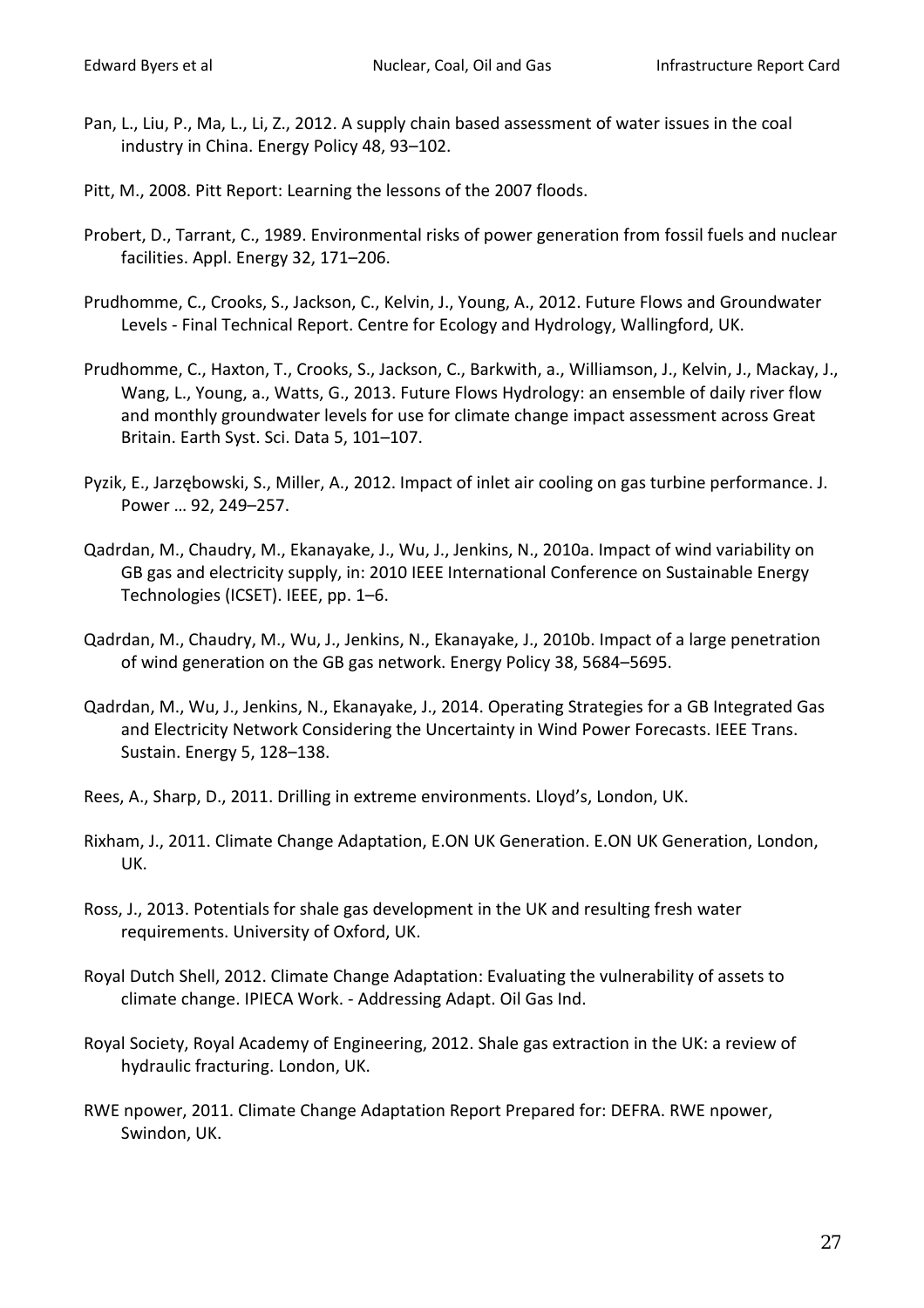- Sathaye, J. a., Dale, L.L., Larsen, P.H., Fitts, G. a., Koy, K., Lewis, S.M., de Lucena, A.F.P., 2013. Estimating impacts of warming temperatures on California's electricity system. Glob. Environ. Chang. 23, 499–511.
- Scanlon, B.R., Reedy, R.C., Duncan, I., Mullican, W.F., Young, M., 2013. Controls on water use for thermoelectric generation: case study Texas, u.s. Environ. Sci. Technol. 47, 11326–34.
- Schoonbaert, B., 2012. The water-energy nexus in the UK: Assessing the impact of UK energy policy on future water use in thermoelectric power generation. MSc Thesis, King's College, University of London, UK.
- Skea, J., Chaudry, M., Wang, X., 2012. The role of gas infrastructure in promoting UK energy security. Energy Policy 43, 202–213.
- Sovacool, B.K., 2000. Running on Empty: The Electricity-Water Nexus and the US Electric Utility Sector. Energy Law J. 30, 11–51.
- Sovacool, B.K., Sovacool, K.E., 2009. Preventing National Electricity-Water Crisis Areas in the United States. Columbia J. Environ. Law 34, 333–393.
- Sovacool, B.K., Sovacool, K.E., 2009. Identifying future electricity–water tradeoffs in the United States. Energy Policy 37, 2763–2773.
- Srivastava, A.K., Annabathina, B., Kamalasadan, S., 2010. The Challenges and Policy Options for Integrating Plug-in Hybrid Electric Vehicle into the Electric Grid. Electr. J. 23, 83–91.
- Thornes, J., Rennie, M., Marsden, H., Chapman, L., 2012. Climate Change Risk Assessment for the Transport Sector, UK Climate Change Risk Assessment. Department for Environment Food & Rural Affairs, London, UK.
- Thornton, H.E., de Gusmao, D., 2008. A methodology for estimating future extreme sea levels around the UK, EP2 — the impact of climate change on the UK energy industry. Met Office, Exeter, UK.
- Torcellini, P., Long, N., Judkoff, R., 2003. Consumptive Water Use for U . S . Power Production. National Renewable Energy Laboratory, Golden, CO, US.
- Tran, M., Hall, J., Hickford, A., Nicholls, R., Alderson, D., Barr, S., Baruah, P., Beaven, R., Birkin, M., Blainey, S., Byers, E., Chaudry, M., Curtis, T., Ebrahimy, R., Eyre, N., Hiteva, R., Jenkins, N., Jones, C., Kilsby, C., Leathard, A., Manning, L., Otto, A., Oughton, E., Powrie, W., Preston, J., Qadrdan, M., Thoung, C., Tyler, P., Watson, J., Watson, G., Zuo, C., 2014. National infrastructure assessment: Analysis of options for infrastructure provision in Great Britain. Environmental Change Institute, University of Oxford, UK.
- U.S. DOE, 2006. Energy Demands on Water Resources. U.S. Department of Energy, U.S. Department of Energy.